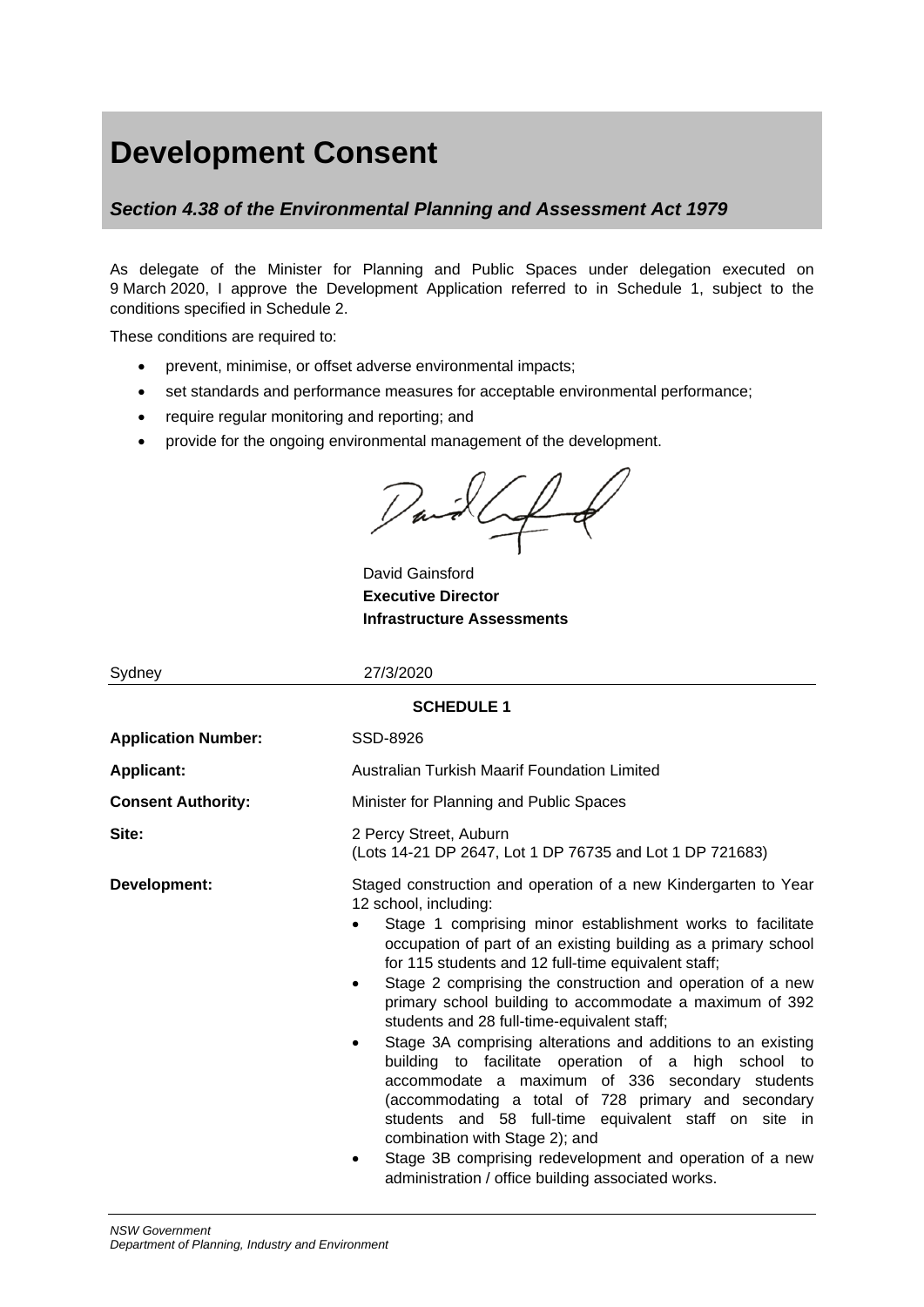#### **DEFINITIONS**

| <b>Aboriginal object</b>             | Has the same meaning as the definition of the term in section 5 of the National<br>Parks and Wildlife Act 1974                                                                                                                                                                                                                                                                                                                                                                                                                                                                                                                                                                                                                                                                                                                                                                                                                                                                                                                                                                                                                                                                                                                                                |  |  |  |
|--------------------------------------|---------------------------------------------------------------------------------------------------------------------------------------------------------------------------------------------------------------------------------------------------------------------------------------------------------------------------------------------------------------------------------------------------------------------------------------------------------------------------------------------------------------------------------------------------------------------------------------------------------------------------------------------------------------------------------------------------------------------------------------------------------------------------------------------------------------------------------------------------------------------------------------------------------------------------------------------------------------------------------------------------------------------------------------------------------------------------------------------------------------------------------------------------------------------------------------------------------------------------------------------------------------|--|--|--|
| <b>Aboriginal place</b>              | Has the same meaning as the definition of the term in section 5 of the National<br>Parks and Wildlife Act 1974                                                                                                                                                                                                                                                                                                                                                                                                                                                                                                                                                                                                                                                                                                                                                                                                                                                                                                                                                                                                                                                                                                                                                |  |  |  |
| <b>Accredited Certifier</b>          | Means the holder of accreditation as an accredited certifier under the Building<br>Professionals Act 2005 acting in relation to matters to which the accreditation<br>applies.                                                                                                                                                                                                                                                                                                                                                                                                                                                                                                                                                                                                                                                                                                                                                                                                                                                                                                                                                                                                                                                                                |  |  |  |
| <b>Advisory Notes</b>                | Advisory information relating to the consent but do not form a part of this<br>consent                                                                                                                                                                                                                                                                                                                                                                                                                                                                                                                                                                                                                                                                                                                                                                                                                                                                                                                                                                                                                                                                                                                                                                        |  |  |  |
| <b>Applicant</b>                     | Australian Turkish Maarif Foundation Limited or any other person carrying out<br>any development to which this consent applies                                                                                                                                                                                                                                                                                                                                                                                                                                                                                                                                                                                                                                                                                                                                                                                                                                                                                                                                                                                                                                                                                                                                |  |  |  |
| <b>Approved</b><br>disturbance area  | The area identified as such on the development layout                                                                                                                                                                                                                                                                                                                                                                                                                                                                                                                                                                                                                                                                                                                                                                                                                                                                                                                                                                                                                                                                                                                                                                                                         |  |  |  |
| <b>BCA</b>                           | <b>Building Code of Australia</b>                                                                                                                                                                                                                                                                                                                                                                                                                                                                                                                                                                                                                                                                                                                                                                                                                                                                                                                                                                                                                                                                                                                                                                                                                             |  |  |  |
| <b>BC Act</b>                        | <b>Biodiversity Conservation Act 2016</b>                                                                                                                                                                                                                                                                                                                                                                                                                                                                                                                                                                                                                                                                                                                                                                                                                                                                                                                                                                                                                                                                                                                                                                                                                     |  |  |  |
| <b>CEMP</b>                          | <b>Construction Environmental Management Plan</b>                                                                                                                                                                                                                                                                                                                                                                                                                                                                                                                                                                                                                                                                                                                                                                                                                                                                                                                                                                                                                                                                                                                                                                                                             |  |  |  |
| <b>Certifier</b>                     | Means a council or accredited certifier or in the case of Crown development, a<br>person qualified to conduct a Certification of Crown Building work                                                                                                                                                                                                                                                                                                                                                                                                                                                                                                                                                                                                                                                                                                                                                                                                                                                                                                                                                                                                                                                                                                          |  |  |  |
| <b>Conditions of this</b><br>consent | The conditions contained in Schedule 2 of this document                                                                                                                                                                                                                                                                                                                                                                                                                                                                                                                                                                                                                                                                                                                                                                                                                                                                                                                                                                                                                                                                                                                                                                                                       |  |  |  |
| <b>Construction</b>                  | All physical work to enable operation including but not limited to the demolition<br>and removal of buildings, the carrying out of works for the purposes of the<br>development, including bulk earthworks, and erection of buildings and other<br>infrastructure permitted by this consent, but excluding the following:<br>building and road dilapidation surveys;<br>$\bullet$<br>investigative drilling or investigative excavation;<br>$\bullet$<br>Archaeological Salvage;<br>establishing temporary site offices (in locations identified by the conditions<br>of this consent);<br>installation of environmental impact mitigation measures, fencing, enabling<br>works; and<br>minor adjustments to services or utilities.<br>However, where heritage items, or threatened species or threatened ecological<br>communities (within the meaning of the Biodiversity Conservation Act 2016 or<br>Environment Protection and Biodiversity Conservation Act 1999) are affected<br>or potentially affected by any physical work, that work is construction, unless<br>otherwise determined by the Planning Secretary in consultation with EES<br>Group or DPIE Fisheries (in the case of impact upon fish, aquatic invertebrates<br>or marine vegetation) |  |  |  |
| <b>Council</b>                       | <b>Cumberland Council</b>                                                                                                                                                                                                                                                                                                                                                                                                                                                                                                                                                                                                                                                                                                                                                                                                                                                                                                                                                                                                                                                                                                                                                                                                                                     |  |  |  |
| Day                                  | The period from 7am to 6pm on Monday to Saturday, and 8am to 6pm on<br><b>Sundays and Public Holidays</b>                                                                                                                                                                                                                                                                                                                                                                                                                                                                                                                                                                                                                                                                                                                                                                                                                                                                                                                                                                                                                                                                                                                                                     |  |  |  |
| <b>Demolition</b>                    | The deconstruction and removal of buildings, sheds and other structures on the<br>site                                                                                                                                                                                                                                                                                                                                                                                                                                                                                                                                                                                                                                                                                                                                                                                                                                                                                                                                                                                                                                                                                                                                                                        |  |  |  |
| <b>Department</b>                    | NSW Department of Planning, Industry and Environment                                                                                                                                                                                                                                                                                                                                                                                                                                                                                                                                                                                                                                                                                                                                                                                                                                                                                                                                                                                                                                                                                                                                                                                                          |  |  |  |
| <b>Development</b>                   | The development described in the EIS and Response to Submissions,<br>including the works and activities comprising the staged construction and<br>operation of a new kindergarten to year 12, as modified by the conditions of<br>this consent.                                                                                                                                                                                                                                                                                                                                                                                                                                                                                                                                                                                                                                                                                                                                                                                                                                                                                                                                                                                                               |  |  |  |
| <b>Earthworks</b>                    | Bulk earthworks, site levelling, import and compaction of fill material,<br>excavation for installation of drainage and services                                                                                                                                                                                                                                                                                                                                                                                                                                                                                                                                                                                                                                                                                                                                                                                                                                                                                                                                                                                                                                                                                                                              |  |  |  |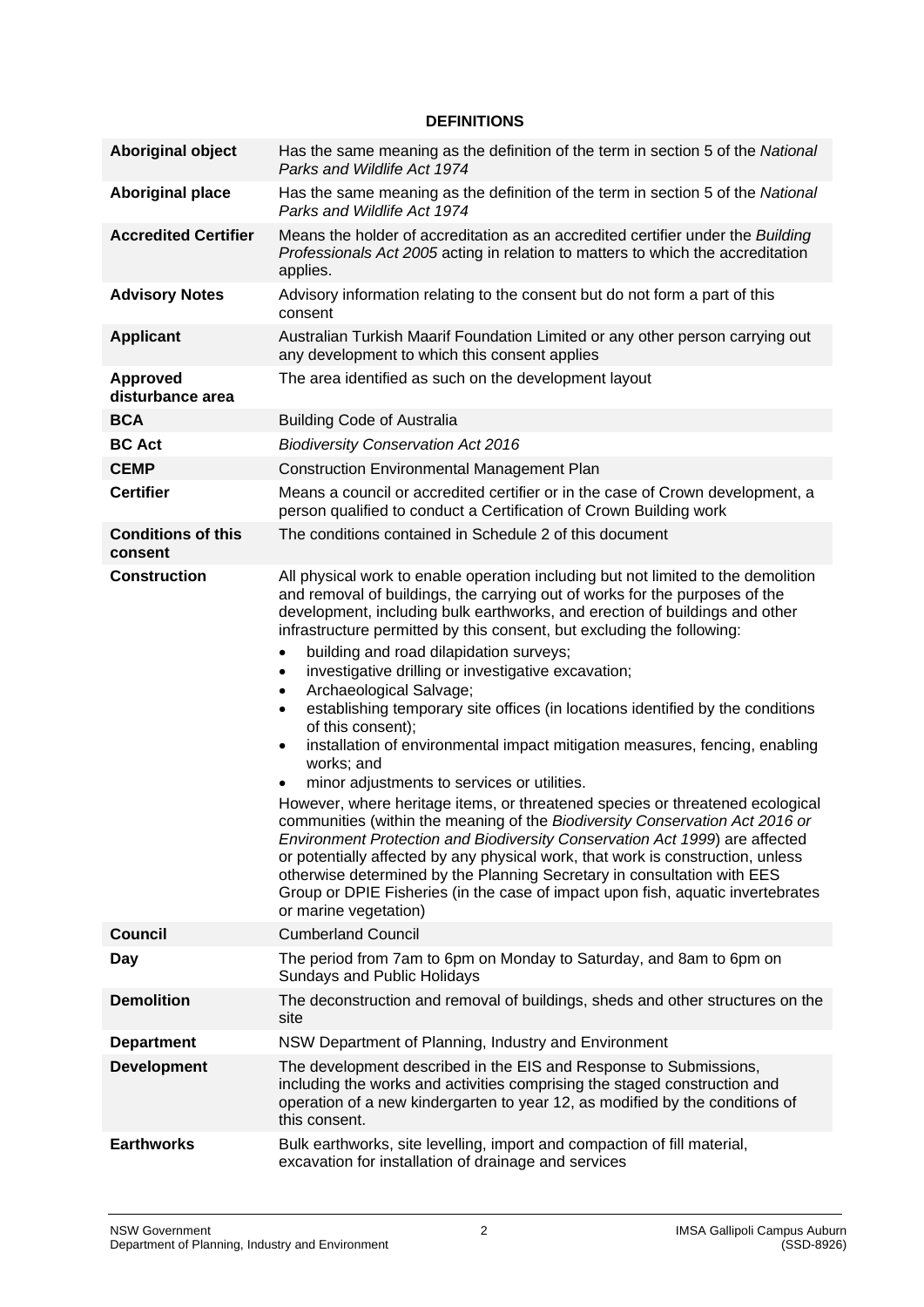| <b>EES Group</b>                             | Environment, Energy and Science Group of the Department of Planning,<br>Industry and Environment (Former Office of Environment and Heritage)                                                                                                                                                                                                                                                                                                                                                                   |  |  |
|----------------------------------------------|----------------------------------------------------------------------------------------------------------------------------------------------------------------------------------------------------------------------------------------------------------------------------------------------------------------------------------------------------------------------------------------------------------------------------------------------------------------------------------------------------------------|--|--|
| <b>EIS</b>                                   | The Environmental Impact Statement titled Environmental Impact Statement -<br>State Significant Development - International Maarif Schools of Australia -<br>Gallipoli Campus, prepared by dfp planning consultants dated 10 August 2018,<br>submitted with the application for consent for the development, including any<br>additional information provided by the Applicant in support of the application                                                                                                   |  |  |
| <b>ENM</b>                                   | <b>Excavated Natural Material</b>                                                                                                                                                                                                                                                                                                                                                                                                                                                                              |  |  |
| <b>Environment</b>                           | Includes all aspects of the surroundings of humans, whether affecting any<br>human as an individual or in his or her social groupings                                                                                                                                                                                                                                                                                                                                                                          |  |  |
| <b>EPA</b>                                   | <b>NSW Environment Protection Authority</b>                                                                                                                                                                                                                                                                                                                                                                                                                                                                    |  |  |
| <b>EP&amp;A Act</b>                          | <b>Environmental Planning and Assessment Act 1979</b>                                                                                                                                                                                                                                                                                                                                                                                                                                                          |  |  |
| <b>EP&amp;A Regulation</b>                   | <b>Environmental Planning and Assessment Regulation 2000</b>                                                                                                                                                                                                                                                                                                                                                                                                                                                   |  |  |
| <b>EPL</b>                                   | Environment Protection Licence under the POEO Act                                                                                                                                                                                                                                                                                                                                                                                                                                                              |  |  |
| <b>Evening</b>                               | The period from 6pm to 10pm.                                                                                                                                                                                                                                                                                                                                                                                                                                                                                   |  |  |
| <b>Feasible</b>                              | Means what is possible and practical in the circumstances                                                                                                                                                                                                                                                                                                                                                                                                                                                      |  |  |
| <b>Heritage</b>                              | Encompasses both Aboriginal and historic heritage including sites that predate<br>European settlement, and a shared history since European settlement                                                                                                                                                                                                                                                                                                                                                          |  |  |
| <b>Heritage NSW</b>                          | Heritage, Community Engagement of the Department of Premier and Cabinet                                                                                                                                                                                                                                                                                                                                                                                                                                        |  |  |
| <b>Heritage Item</b>                         | An item as defined under the Heritage Act 1977, and assessed as being of<br>local, State and/ or National heritage significance, and/or an Aboriginal Object<br>or Aboriginal Place as defined under the National Parks and Wildlife Act 1974',<br>the World Heritage List, or the National Heritage List or Commonwealth<br>Heritage List under the Environment Protection and Biodiversity Conservation<br>Act 1999 (Cth), or anything identified as a heritage item under the conditions of<br>this consent |  |  |
| <b>Incident</b>                              | An occurrence or set of circumstances that causes, or threatens to cause,<br>material harm and which may or may not be, or cause, a non-compliance<br>Note: "material harm" is defined in this consent                                                                                                                                                                                                                                                                                                         |  |  |
|                                              |                                                                                                                                                                                                                                                                                                                                                                                                                                                                                                                |  |  |
| Land                                         | Has the same meaning as the definition of the term in section 1.4 of the EP&A<br>Act                                                                                                                                                                                                                                                                                                                                                                                                                           |  |  |
| <b>Management and</b><br>mitigation measures | The management and mitigation measures set out in the EIS and Response to<br>Submissions.                                                                                                                                                                                                                                                                                                                                                                                                                      |  |  |
| <b>Material harm</b>                         | Is harm that:<br>involves actual or potential harm to the health or safety of human beings or<br>a)<br>to the environment that is not trivial; or<br>results in actual or potential loss or property damage of an amount, or<br>b)                                                                                                                                                                                                                                                                             |  |  |
|                                              | amounts in aggregate, exceeding \$10,000, (such loss includes the<br>reasonable costs and expenses that would be incurred in taking all<br>reasonable and practicable measures to prevent, mitigate or make good<br>harm to the environment)                                                                                                                                                                                                                                                                   |  |  |
| <b>Minister</b>                              | NSW Minister for Planning and Public Spaces (or delegate)                                                                                                                                                                                                                                                                                                                                                                                                                                                      |  |  |
| <b>Mitigation</b>                            | Activities associated with reducing the impacts of the development prior to or<br>during those impacts occurring                                                                                                                                                                                                                                                                                                                                                                                               |  |  |
| <b>Monitoring</b>                            | Any monitoring required under this consent must be undertaken in accordance<br>with section 9.39 of the EP&A Act                                                                                                                                                                                                                                                                                                                                                                                               |  |  |
| <b>Night</b>                                 | The period from 10pm to 7am on Monday to Saturday, and 10pm to 8am on<br>Sundays and Public Holidays                                                                                                                                                                                                                                                                                                                                                                                                           |  |  |
| Non-compliance                               | An occurrence, set of circumstances or development that is a breach of this<br>consent                                                                                                                                                                                                                                                                                                                                                                                                                         |  |  |
| <b>OEMP</b>                                  | Operational Environmental Management Plan                                                                                                                                                                                                                                                                                                                                                                                                                                                                      |  |  |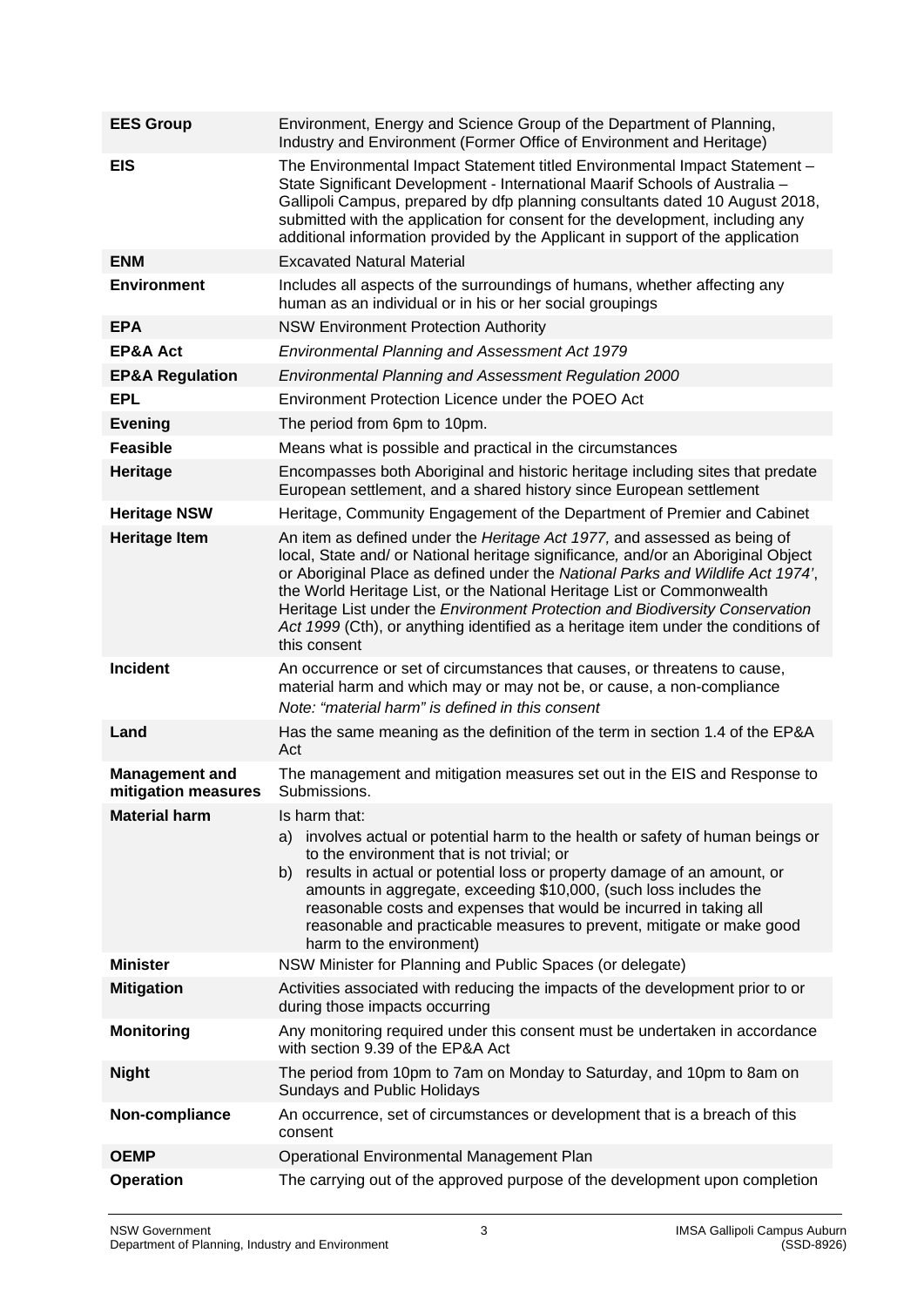|                                                | of construction.                                                                                                                                                                                                                                                                                                                                                                                        |  |  |
|------------------------------------------------|---------------------------------------------------------------------------------------------------------------------------------------------------------------------------------------------------------------------------------------------------------------------------------------------------------------------------------------------------------------------------------------------------------|--|--|
| <b>PA</b>                                      | Means a planning agreement within the meaning of the term in section 7.4 of<br>the EP&A Act.                                                                                                                                                                                                                                                                                                            |  |  |
| <b>Planning Secretary</b>                      | Planning Secretary under the EP&A Act, or nominee                                                                                                                                                                                                                                                                                                                                                       |  |  |
| <b>POEO Act</b>                                | Protection of the Environment Operations Act 1997                                                                                                                                                                                                                                                                                                                                                       |  |  |
| <b>Reasonable</b>                              | Means applying judgement in arriving at a decision, taking into account:<br>mitigation, benefits, costs of mitigation versus benefits provided, community<br>views, and the nature and extent of potential improvements.                                                                                                                                                                                |  |  |
| <b>Registered</b><br><b>Aboriginal Parties</b> | Means the Aboriginal persons identified in accordance with the document<br>entitled "Aboriginal cultural heritage consultation requirements for proponents<br>2010" (DECCW)                                                                                                                                                                                                                             |  |  |
| <b>Rehabilitation</b>                          | The restoration of land disturbed by the development to a good condition, to<br>ensure it is safe, stable and non-polluting.                                                                                                                                                                                                                                                                            |  |  |
| <b>Response to</b><br>submissions              | The Applicant's response to issues raised in submissions received in relation to<br>the application for consent for the development under the EP&A Act.                                                                                                                                                                                                                                                 |  |  |
| <b>Sensitive receivers</b>                     | A location where people are likely to work, occupy or reside, including a<br>dwelling, school, hospital, office or public recreational area.                                                                                                                                                                                                                                                            |  |  |
| <b>Site</b>                                    | The land defined in Schedule 1.                                                                                                                                                                                                                                                                                                                                                                         |  |  |
| <b>Site Auditor</b>                            | As defined in section 4 of the Contaminated Land Management Act 1997                                                                                                                                                                                                                                                                                                                                    |  |  |
| <b>Site Audit Report</b>                       | As defined in section 4 of the Contaminated Land Management Act 1997                                                                                                                                                                                                                                                                                                                                    |  |  |
| <b>Site Audit Statement</b>                    | As defined in section 4 of the Contaminated Land Management Act 1997                                                                                                                                                                                                                                                                                                                                    |  |  |
| Stage 1                                        | Minor establishment works to facilitate occupation of part of an existing building<br>and temporary operation as a primary school for a maximum of 115 students<br>and 12 full-time-equivalent staff and associated works as detailed in the<br>Staging Report prepared by dfp consultants dated 14 February 2020.                                                                                      |  |  |
| Stage 2                                        | Construction and operation of a new primary school building to accommodate a<br>maximum of 392 students and 28 full-time-equivalent staff and associated<br>works as detailed in the Staging Report prepared by dfp consultants dated 14<br>February 2020.                                                                                                                                              |  |  |
| Stage 3A                                       | Alterations and additions to an existing building to facilitate operation of a high<br>school to accommodate a maximum of 336 secondary students<br>(accommodating a total 728 primary and secondary students and 58 full-time<br>equivalent staff on site in combination with Stage 2) and associated works as<br>detailed in the Staging Report prepared by dfp consultants dated 14 February<br>2020 |  |  |
| Stage 3B                                       | Redevelopment and operation of a new administration / office building in<br>conjunction with Stages 2 and 3A as detailed in the Staging Report prepared<br>by dfp consultants dated 14 February 2020                                                                                                                                                                                                    |  |  |
| <b>TfNSW</b>                                   | <b>Transport for New South Wales</b>                                                                                                                                                                                                                                                                                                                                                                    |  |  |
| <b>TfNSW(RMS)</b>                              | Transport for New South Wales (Roads and Maritime Services)                                                                                                                                                                                                                                                                                                                                             |  |  |
| <b>VENM</b>                                    |                                                                                                                                                                                                                                                                                                                                                                                                         |  |  |
|                                                | Virgin Excavated Natural Material                                                                                                                                                                                                                                                                                                                                                                       |  |  |
| <b>Waste</b>                                   | Has the same meaning as the definition of the term in the Dictionary to the<br>POEO Act                                                                                                                                                                                                                                                                                                                 |  |  |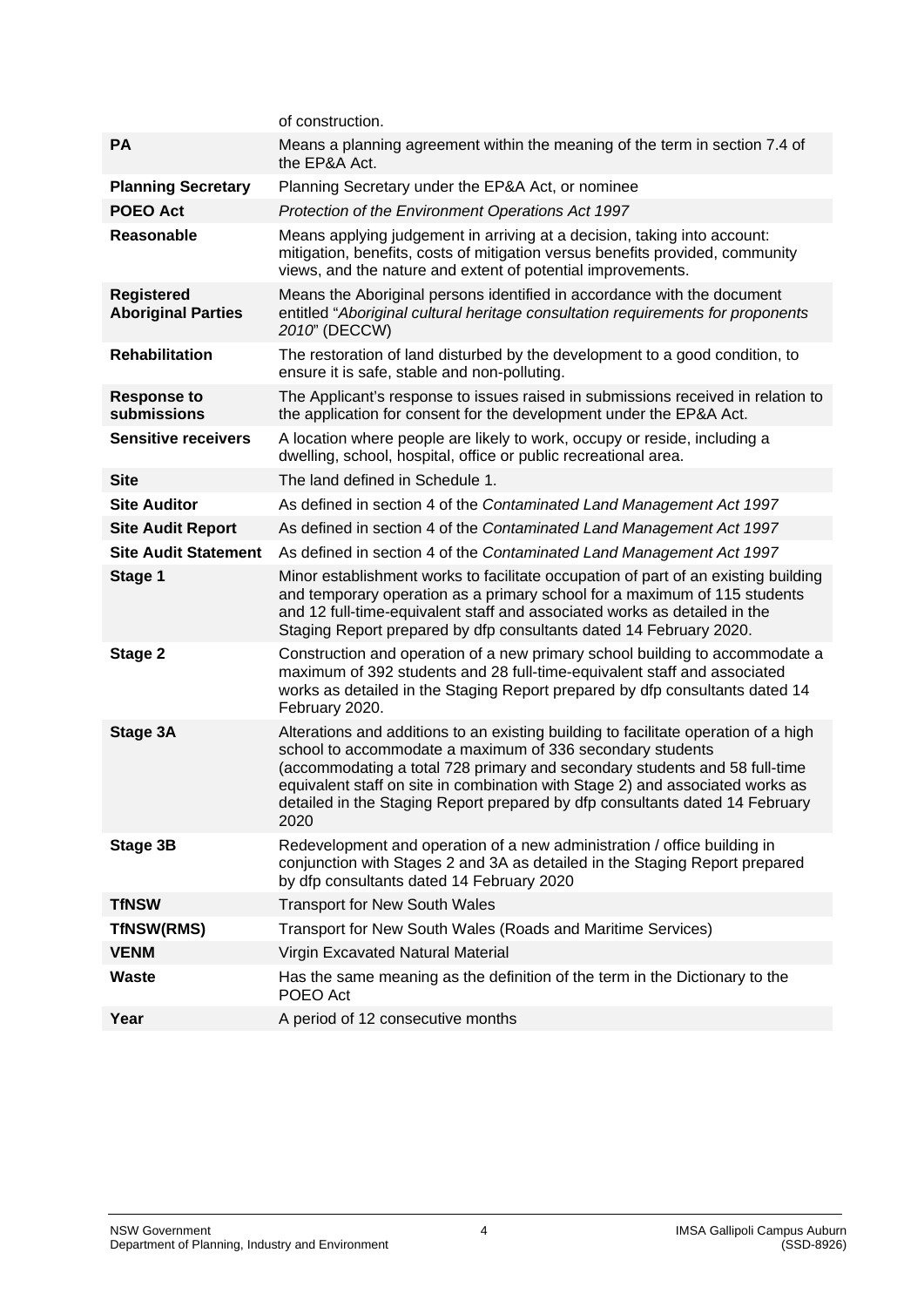## **SCHEDULE 2**

# **PART A ADMINISTRATIVE CONDITIONS**

#### **Obligation to Minimise Harm to the Environment**

A1. In addition to meeting the specific performance measures and criteria in this consent, all reasonable and feasible measures must be implemented to prevent, and, if prevention is not reasonable and feasible, minimise any material harm to the environment that may result from the construction and operation of the development.

#### **Terms of Consent**

- <span id="page-4-2"></span><span id="page-4-0"></span>A2. The development may only be carried out:
	- (a) in compliance with the conditions of this consent;
	- (b) in accordance with all written directions of the Planning Secretary;
	- (c) generally in accordance with the EIS and Response to Submissions; and
	- (d) in accordance with the approved plans in the table below:

<span id="page-4-1"></span>

| <b>PDML Architecture</b> |            |                                             |             |  |  |
|--------------------------|------------|---------------------------------------------|-------------|--|--|
| Dwg No.                  | <b>Rev</b> | <b>Name of Plan</b>                         | <b>Date</b> |  |  |
| DA012                    | G          | Site Plan                                   | 12/03/20    |  |  |
| A120                     | C          | Plan - LO & L1 proposed                     | 18/12/19    |  |  |
| <b>DA100</b>             | S          | Level O Plan                                | 06/07/18    |  |  |
| <b>DA101</b>             | $\vee$     | Level 1 Plan                                | 07/05/19    |  |  |
| DA102                    | V          | Level 2 Plan                                | 07/05/19    |  |  |
| DA103                    | $\vee$     | Level 3 Plan                                | 19/06/19    |  |  |
| DA104                    | S          | Roof Plan                                   | 19/06/19    |  |  |
| <b>DA201</b>             | L          | Elevations                                  | 19/06/19    |  |  |
| DA300                    | K          | <b>Cross Sections</b>                       | 19/06/19    |  |  |
| DA301                    | L          | Long Sections                               | 19/06/19    |  |  |
| <b>Taylor Brammer</b>    |            |                                             |             |  |  |
| Dwg No.                  | <b>Rev</b> | <b>Name of Plan</b>                         | <b>Date</b> |  |  |
| 01                       | D          | Staging Diagram                             | 25.10.2019  |  |  |
| 02                       | D          | Level 1 Landscape Plan                      | 25.10.2019  |  |  |
| 03                       | D          | Level 1 Forum and High School - Active Play | 25.10.2019  |  |  |
| 04                       | D          | Level 1 Junior Play and Kindergarten        | 25.10.2019  |  |  |
| 05                       | D          | Level 2 High School Terraces                | 25.10.2019  |  |  |
| 06                       | D          | Level 3 Outdoor Terrace                     | 25.10.2019  |  |  |
| 07                       | D          | Level 3 Senior Terrace                      | 25.10.2019  |  |  |
| 08                       | D          | <b>Planting Strategy</b>                    | 25.10.2019  |  |  |
| 09                       | D          | Landscape Details                           | 25.10.2019  |  |  |

A3. Consistent with the requirements in this consent, the Planning Secretary may make written directions to the Applicant in relation to:

- (a) the content of any strategy, study, system, plan, program, review, audit, notification, report or correspondence submitted under or otherwise made in relation to this consent, including those that are required to be, and have been, approved by the Planning Secretary;
- (b) any reports, reviews or audits commissioned by the Planning Secretary regarding compliance with this approval; and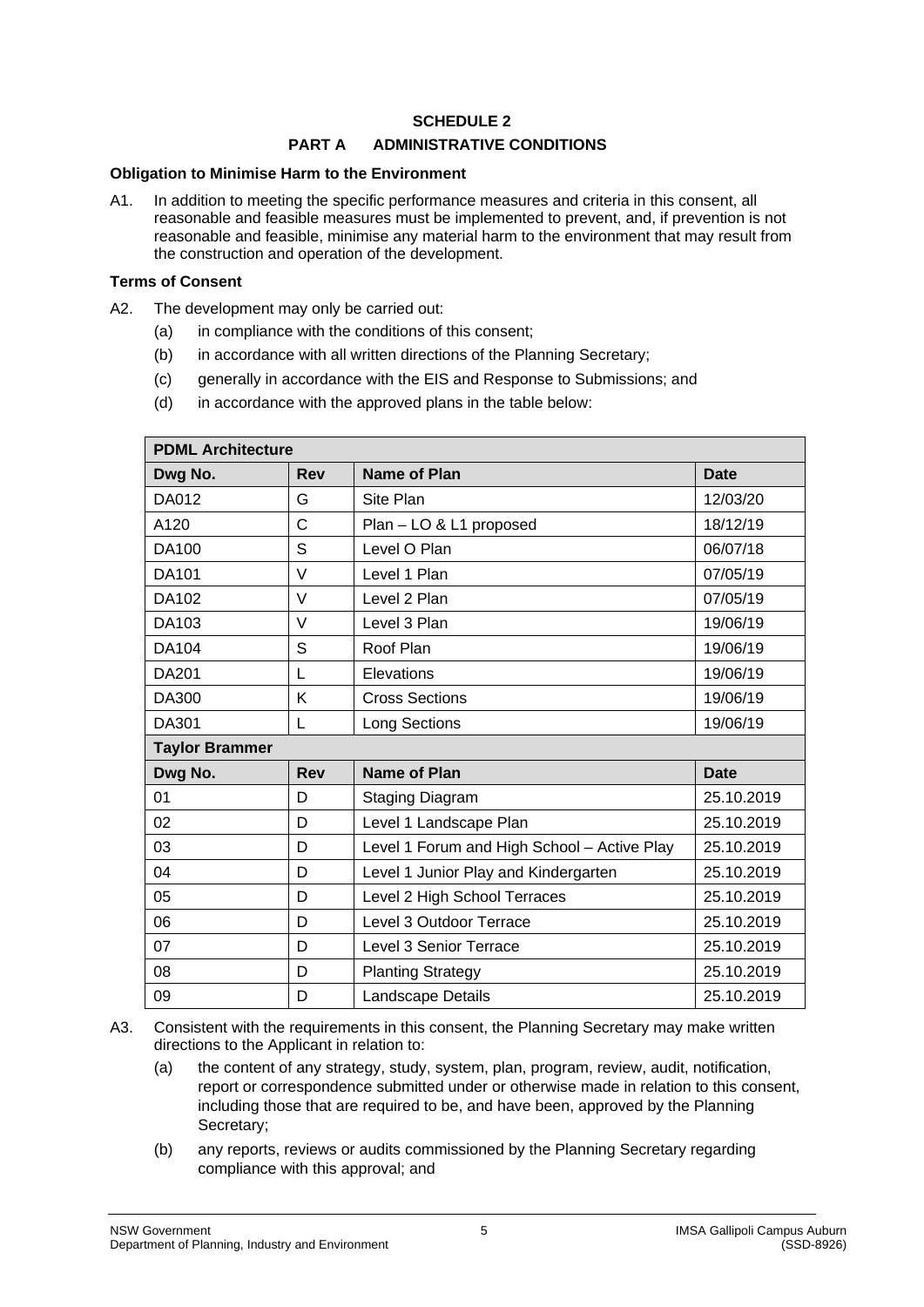- (c) the implementation of any actions or measures contained in any such document referred to in (a) above.
- A4. The conditions of this consent and directions of the Planning Secretary prevail to the extent of any inconsistency, ambiguity or conflict between them and a document listed in condition [A2\(c\)](#page-4-0) an[d A2\(d\).](#page-4-1) In the event of an inconsistency, ambiguity or conflict between any of the documents listed in conditio[n A2\(c\)](#page-4-0) and [A2\(d\),](#page-4-1) the most recent document prevails to the extent of the inconsistency, ambiguity or conflict.

#### **Limits of Consent**

- A5. This consent lapses five years after the date of consent unless work is physically commenced.
- A6. The student population and associated full time equivalent staff numbers must not exceed:
	- (a) 115 and 12 respectively during Stage 1;
	- (b) 392 and 28 respectively for Stage 2; and
	- (c) 728 and 48 respectively for Stage 3 and thereafter.
- A7. Unless otherwise with the written consent of the Planning Secretary, the occupation of Stage 1, being the occupation of part of an existing building for the purposes of a primary school, must not exceed a period of more than three years from the issuing of an occupation certificate for Stage 1.

## **Prescribed Conditions**

A8. The Applicant must comply with all relevant prescribed conditions of development consent under Part 6, Division 8A of the EP&A Regulation.

#### **Planning Secretary as Moderator**

A9. In the event of a dispute between the Applicant and a public authority, in relation to an applicable requirement in this approval or relevant matter relating to the Development, either party may refer the matter to the Planning Secretary for resolution. The Planning Secretary's resolution of the matter must be binding on the parties.

#### **Evidence of Consultation**

- A10. Where conditions of this consent require consultation with an identified party, the Applicant must:
	- (a) consult with the relevant party prior to submitting the subject document for information or approval; and
	- (b) provide details of the consultation undertaken including:
		- (i) the outcome of that consultation, matters resolved and unresolved; and
		- (ii) details of any disagreement remaining between the party consulted and the Applicant and how the Applicant has addressed the matters not resolved.

# **Staging**

A11. The project may be constructed and operated in stages in accordance with the terms/conditions of this consent and the Staging Report prepared by dfp consultants dated 14 February 2020 unless otherwise approved in writing by the Planning Secretary.

# **Staging, Combining and Updating Strategies, Plans or Programs**

- <span id="page-5-0"></span>A12. The Applicant may:
	- (a) prepare and submit any strategy, plan (including management plan, architectural or design plan) or program required by this consent on a staged basis (if a clear description is provided as to the specific stage and scope of the development to which the strategy, plan (including management plan, architectural or design plan) or program applies, the relationship of the stage to any future stages and the trigger for updating the strategy, plan (including management plan, architectural or design plan) or program);
	- (b) combine any strategy, plan (including management plan, architectural or design plan), or program required by this consent (if a clear relationship is demonstrated between the strategies, plans (including management plan, architectural or design plan) or programs that are proposed to be combined); and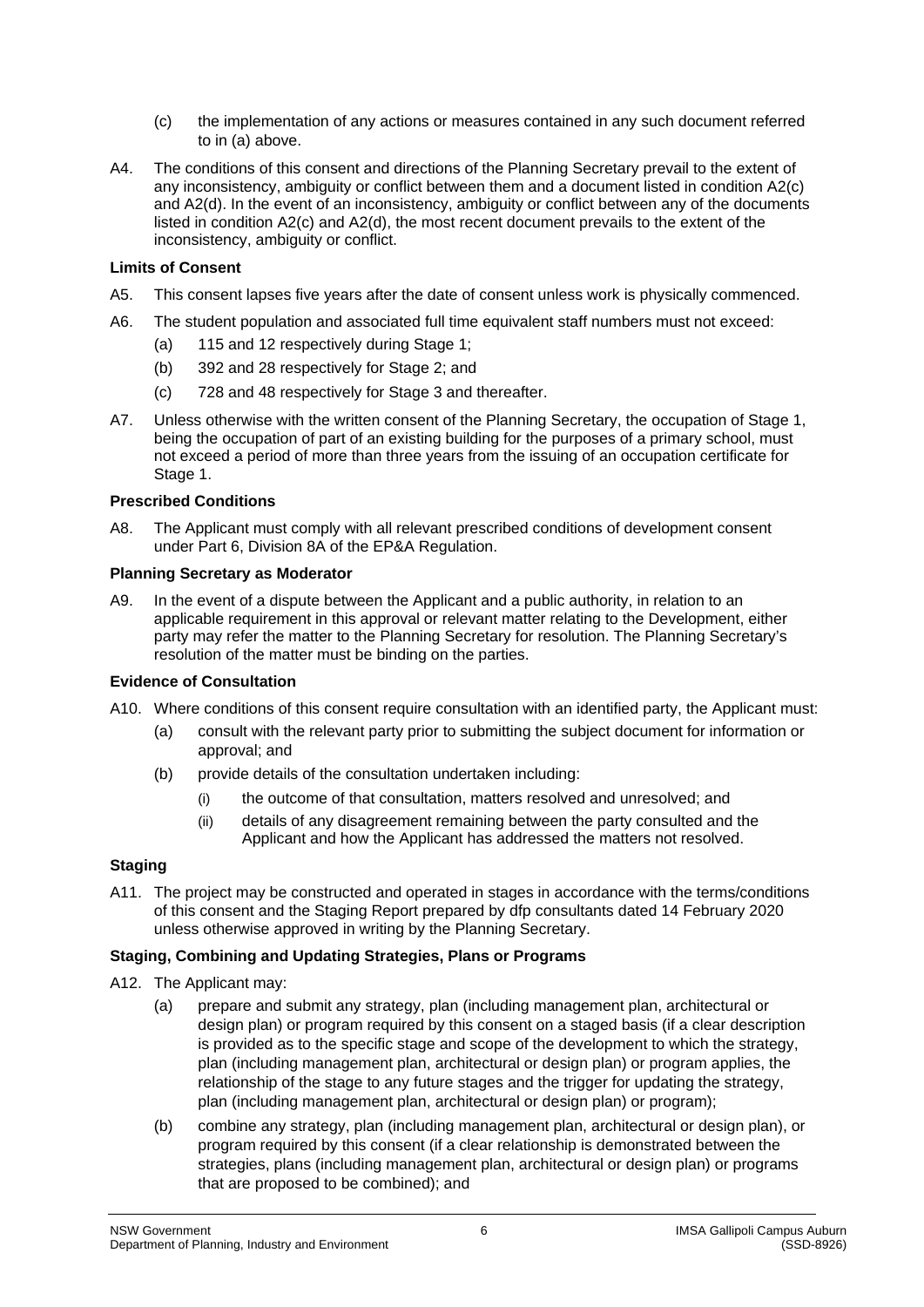- (c) update any strategy, plan (including management plan, architectural or design plan), or program required by this consent (to ensure the strategies, plans (including management plan, architectural or design plan), or programs required under this consent are updated on a regular basis and incorporate additional measures or amendments to improve the environmental performance of the development).
- A13. Any strategy, plan or program prepared in accordance with condition [A12,](#page-5-0) where previously approved by the Planning Secretary under this consent, must be submitted to the satisfaction of the Planning Secretary.
- A14. If the Planning Secretary agrees, a strategy, plan (including management plan, architectural or design plan), or program may be staged or updated without consultation being undertaken with all parties required to be consulted in the relevant condition in this consent.
- A15. Updated strategies, plans (including management plan, architectural or design plan), or programs supersede the previous versions of them and must be implemented in accordance with the condition that requires the strategy, plan, program or drawing.

#### **Structural Adequacy**

A16. All new buildings and structures, and any alterations or additions to existing buildings and structures, that are part of the development, must be constructed in accordance with the relevant requirements of the BCA.

*Note: Part 8 of the EP&A Regulation sets out the requirements for the certification of the development.* 

## **External Walls and Cladding**

A17. The external walls of all buildings including additions to existing buildings that are part of the development must comply with the relevant requirements of the BCA.

#### **Applicability of Guidelines**

- A18. References in the conditions of this consent to any guideline, protocol, Australian Standard or policy are to such guidelines, protocols, Standards or policies in the form they are in as at the date of this consent.
- A19. Consistent with the conditions of this consent and without altering any limits or criteria in this consent, the Planning Secretary may, when issuing directions under this consent in respect of ongoing monitoring and management obligations, require compliance with an updated or revised version of such a guideline, protocol, Standard or policy, or a replacement of them.

## **Monitoring and Environmental Audits**

A20. Any condition of this consent that requires the carrying out of monitoring or an environmental audit, whether directly or by way of a plan, strategy or program, is taken to be a condition requiring monitoring or an environmental audit under Division 9.4 of Part 9 of the EP&A Act. This includes conditions in respect of incident notification, reporting and response, noncompliance notification, Site audit report and independent auditing.

*Note: For the purposes of this condition, as set out in the EP&A Act, "monitoring" is monitoring of the development to*  provide data on compliance with the consent or on the environmental impact of the development, and an "environmental *audit" is a periodic or particular documented evaluation of the development to provide information on compliance with the consent or the environmental management or impact of the development.*

#### **Access to Information**

- A21. At least 48 hours before the commencement of construction until the completion of all works under this consent, or such other time as agreed by the Planning Secretary, the Applicant must:
	- (a) make the following information and documents (as they are obtained or approved) publicly available on its website:
		- (i) the documents referred to in condition [A2](#page-4-2) of this consent;
		- (ii) all current statutory approvals for the development;
		- (iii) all approved strategies, plans and programs required under the conditions of this consent;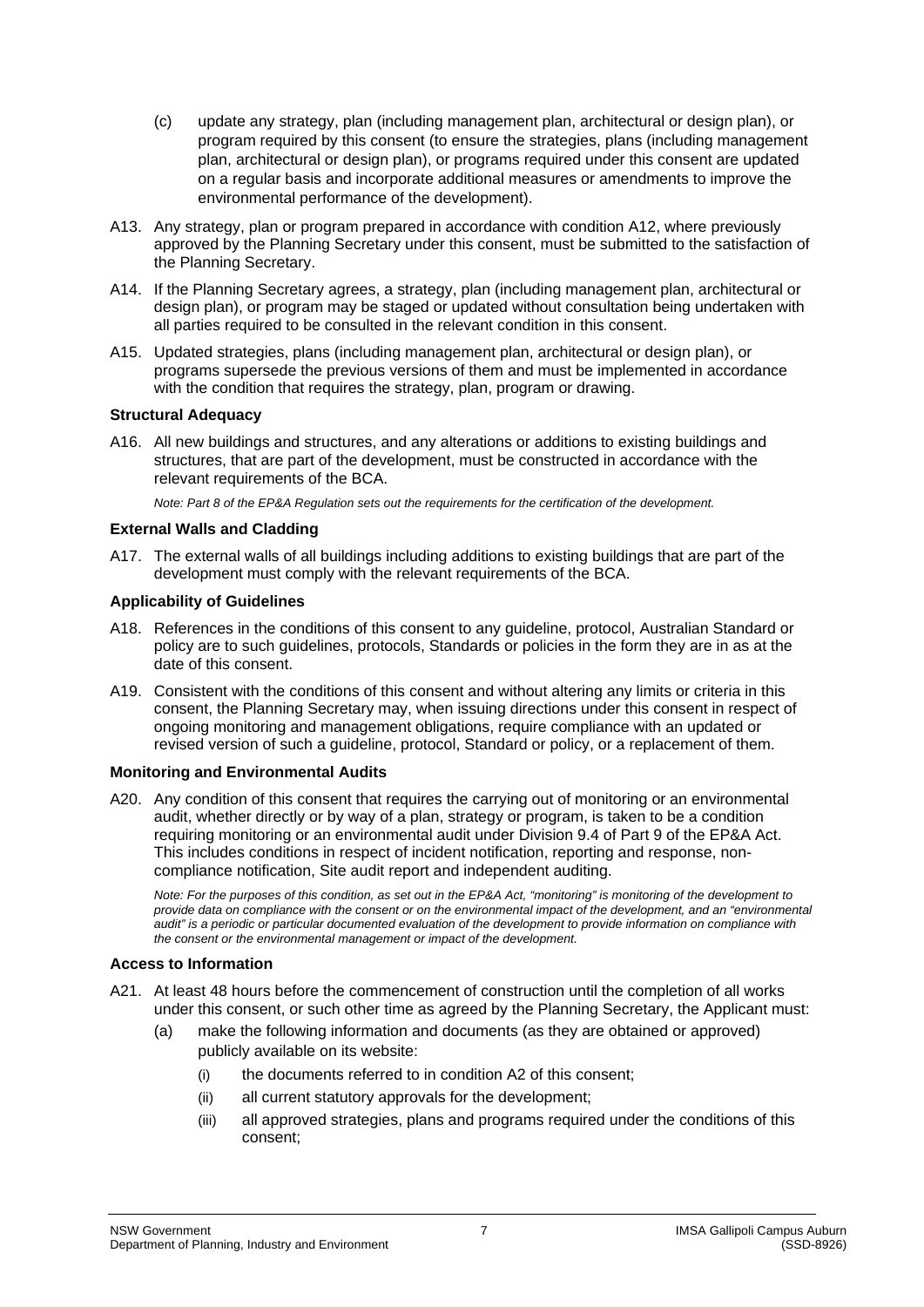- (iv) regular reporting on the environmental performance of the development in accordance with the reporting arrangements in any plans or programs approved under the conditions of this consent;
- (v) a comprehensive summary of the monitoring results of the development, reported in accordance with the specifications in any conditions of this consent, or any approved plans and programs;
- (vi) a summary of the current stage and progress of the development;
- (vii) contact details to enquire about the development or to make a complaint;
- (viii) a complaints register, updated monthly;
- (ix) audit reports prepared as part of any independent audit of the development and the Applicant's response to the recommendations in any audit report;
- (x) any other matter required by the Planning Secretary; and
- (b) keep such information up to date, to the satisfaction of the Planning Secretary.

## **Compliance**

A22. The Applicant must ensure that all of its employees, contractors (and their sub-contractors) are made aware of, and are instructed to comply with, the conditions of this consent relevant to activities they carry out in respect of the development.

## **Incident Notification, Reporting and Response**

- <span id="page-7-1"></span>A23. The Planning Secretary must be notified in writing to [compliance@planning.nsw.gov.au](mailto:compliance@planning.nsw.gov.au) immediately after the Applicant becomes aware of an incident. The notification must identify the development (including the development application number and the name of the development if it has one) and set out the location and nature of the incident.
- <span id="page-7-0"></span>A24. Subsequent notification must be given and reports submitted in accordance with the requirements set out in **[0](#page-28-0)**.

## **Non-Compliance Notification**

- A25. The Planning Secretary must be notified in writing to [compliance@planning.nsw.gov.au](mailto:compliance@planning.nsw.gov.au) within seven days after the Applicant becomes aware of any non-compliance. The Certifier must also notify the Planning Secretary in writing to [compliance@planning.nsw.gov.au](mailto:compliance@planning.nsw.gov.au) within seven days after they identify any non-compliance.
- A26. The notification must identify the development and the application number for it, set out the condition of consent that the development is non-compliant with, the way in which it does not comply and the reasons for the non-compliance (if known) and what actions have been, or will be, undertaken to address the non-compliance.
- A27. A non-compliance which has been notified as an incident does not need to also be notified as a non-compliance.

# **Revision of Strategies, Plans and Programs**

- A28. Within three months of:
	- (a) the submission of a compliance report under condition [C24;](#page-15-0)
	- (b) the submission of an incident report under condition [A24;](#page-7-0)
	- (c) the submission of an Independent Audit under condition [D36;](#page-20-0)
	- (d) the approval of any modification of the conditions of this consent; or
	- (e) the issue of a direction of the Planning Secretary under condition [A2](#page-4-2) which requires a review,

the strategies, plans and programs required under this consent must be reviewed, and the Planning Secretary and the Certifier must be notified in writing that a review is being carried out.

A29. If necessary to either improve the environmental performance of the development, cater for a modification or comply with a direction, the strategies, plans, programs or drawings required under this consent must be revised, to the satisfaction of the Planning Secretary or Certifier (where previously approved by the Certifier). Where revisions are required, the revised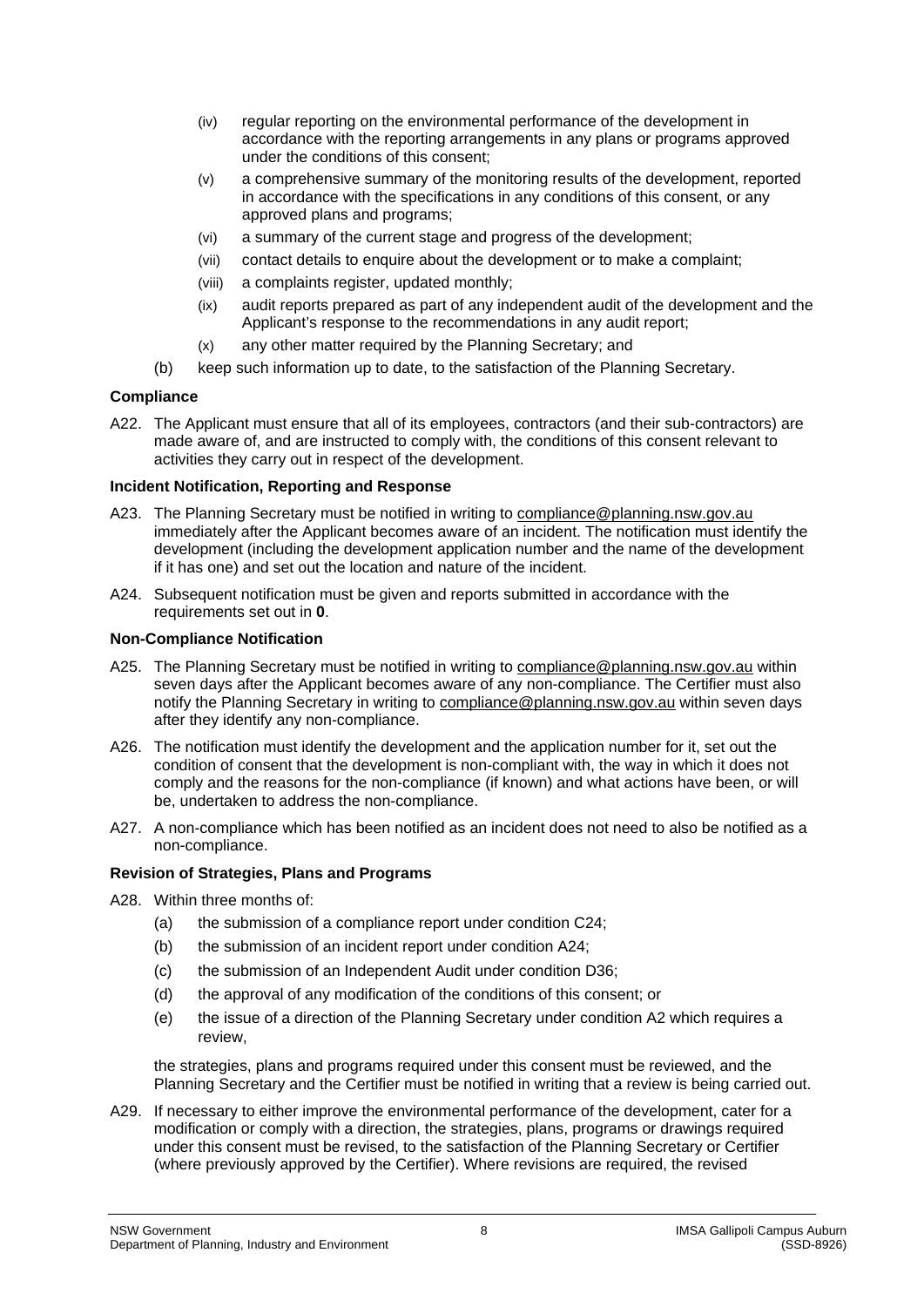document must be submitted to the Planning Secretary and / or Certifier for approval and / or information (where relevant) within six weeks of the review.

*Note: This is to ensure strategies, plans and programs are updated on a regular basis and to incorporate any recommended measures to improve the environmental performance of the development.*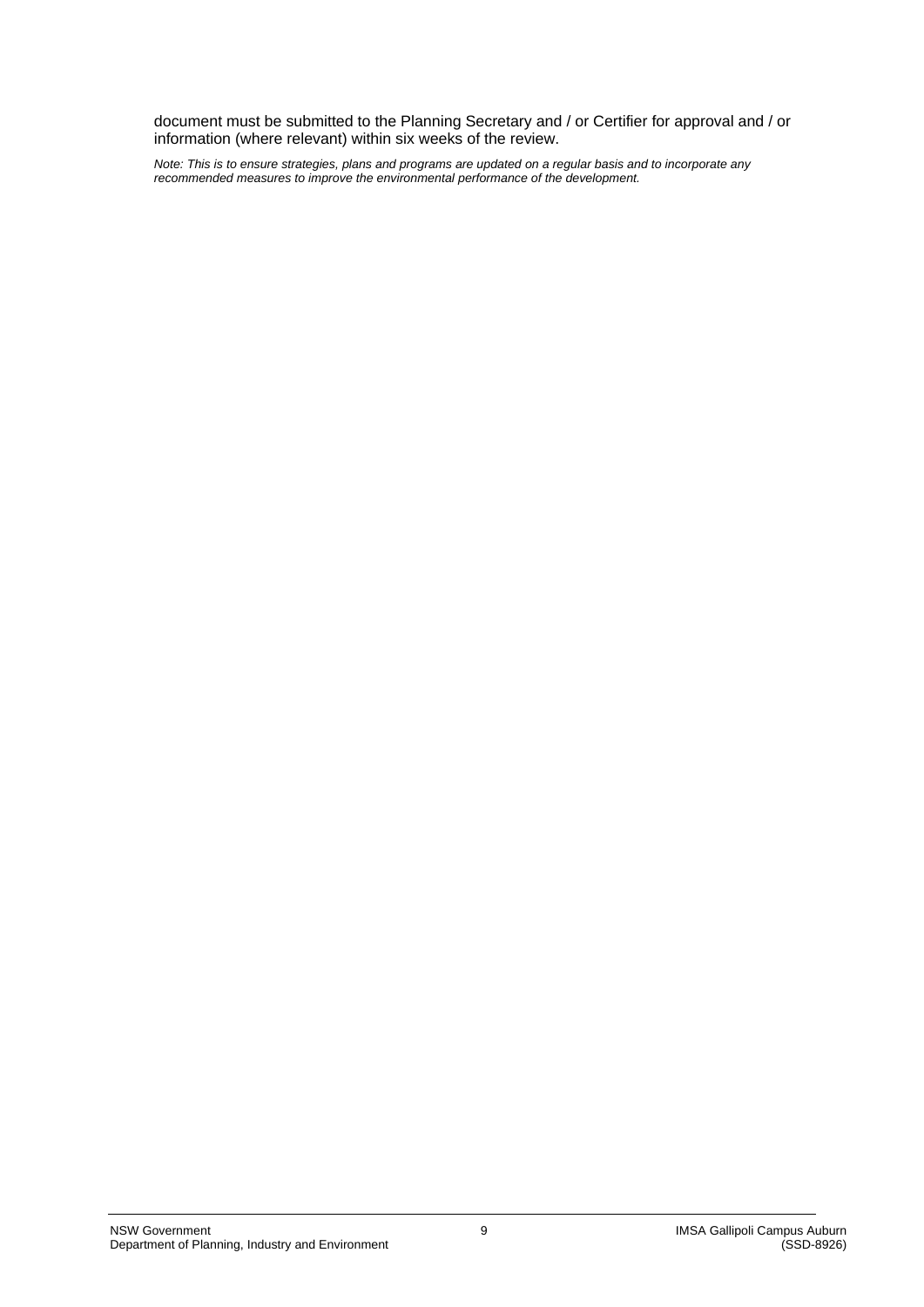# **PART B PRIOR TO ISSUE OF CONSTRUCTION CERTIFICATE**

## **Certified Drawings**

B1. Prior to the issue of a construction certificate for Stage 1 and for each subsequent stage, the Applicant must submit to the satisfaction of the Certifier structural drawings prepared and signed by a suitably qualified practising Structural Engineer that demonstrates compliance with this development consent for the works in the relevant stage.

# **Acoustic mitigation**

B2. Prior to the issue of a construction certificate for Stage 2, the Applicant must provide the Certifier with documented evidence that consultation with the property owner of 2A Percy Street has been undertaken regarding the acoustic treatment of the south facing first floor window of 2A Percy Street as recommended in Acoustic Report prepared by SLR dated 12 July 2018. If an agreement is reached, documented evidence of the agreement between the two parties must be provided to the Certifier. The evidence must include details regarding the Applicant being responsible for all financial payments in association with the construction and installation of the window. If an agreement cannot be reached, all documented evidence of the consultation (including all correspondence, quotes and offers) must be provided to the Certifier and a copy provided to the Planning Secretary.

## **Flooding**

B3. Prior to the issue of a construction certificate for Stage 2, a detailed flood assessment and impact study must be submitted to the satisfaction of Council demonstrating that the Stage 2 and Stage 3 works will not impact on overland flow during a flood event.

## **Planning Agreement**

B4. Prior to the issue of any construction certificate for Stage 2, a Planning Agreement must be executed between the Applicant and Cumberland Council that is in the terms of the offer made by the Applicant to Cumberland Council on 15 August 2019. A copy of the executed Planning Agreement is to be forwarded to the Planning Secretary.

#### **External Walls and Cladding**

B5. Prior to the issue of a construction certificate for Stage 2 and each subsequent stage, the Applicant must provide the Certifier with documented evidence that the products and systems proposed for use or used in the construction of external walls, including finishes and claddings such as synthetic or aluminium composite panels, comply with the requirements of the BCA. The Applicant must provide a copy of the documentation given to the Certifier to the Planning Secretary within seven days after the Certifier accepts it.

#### **Ecologically Sustainable Development**

- <span id="page-9-1"></span>B6. Prior to the issue of a construction certificate for Stage 2, unless otherwise agreed by the Planning Secretary, the Applicant must demonstrate that ESD is being achieved for Stages 2 and 3 by either:
	- (a) registering for a minimum 4 star Green Star rating for the development with the Green Building Council Australia and submit evidence of registration to the Certifier; or
	- (b) seeking approval from the Planning Secretary for an alternative certification process.

# **Outdoor Lighting**

B7. Prior to the issue of a construction certificate for Stage 2 and each subsequent stage, evidence must be submitted to the satisfaction of the Certifier that all outdoor lighting proposed on site in the relevant stage has been designed to comply with AS 1158.3.1:2005 Lighting for roads and public spaces – Pedestrian area (Category P) lighting – Performance and design requirements and AS 4282-2019 Control of the obtrusive effects of outdoor lighting.

# **Operational Access and Parking Arrangements**

- <span id="page-9-0"></span>B8. Prior to the issue of the relevant construction certificate for Stage 2, evidence must be submitted to the Certifier that the operational access and parking arrangements of Stage 2 comply with the following requirements:
	- (a) all vehicles are able to enter and leave the site in a forward direction;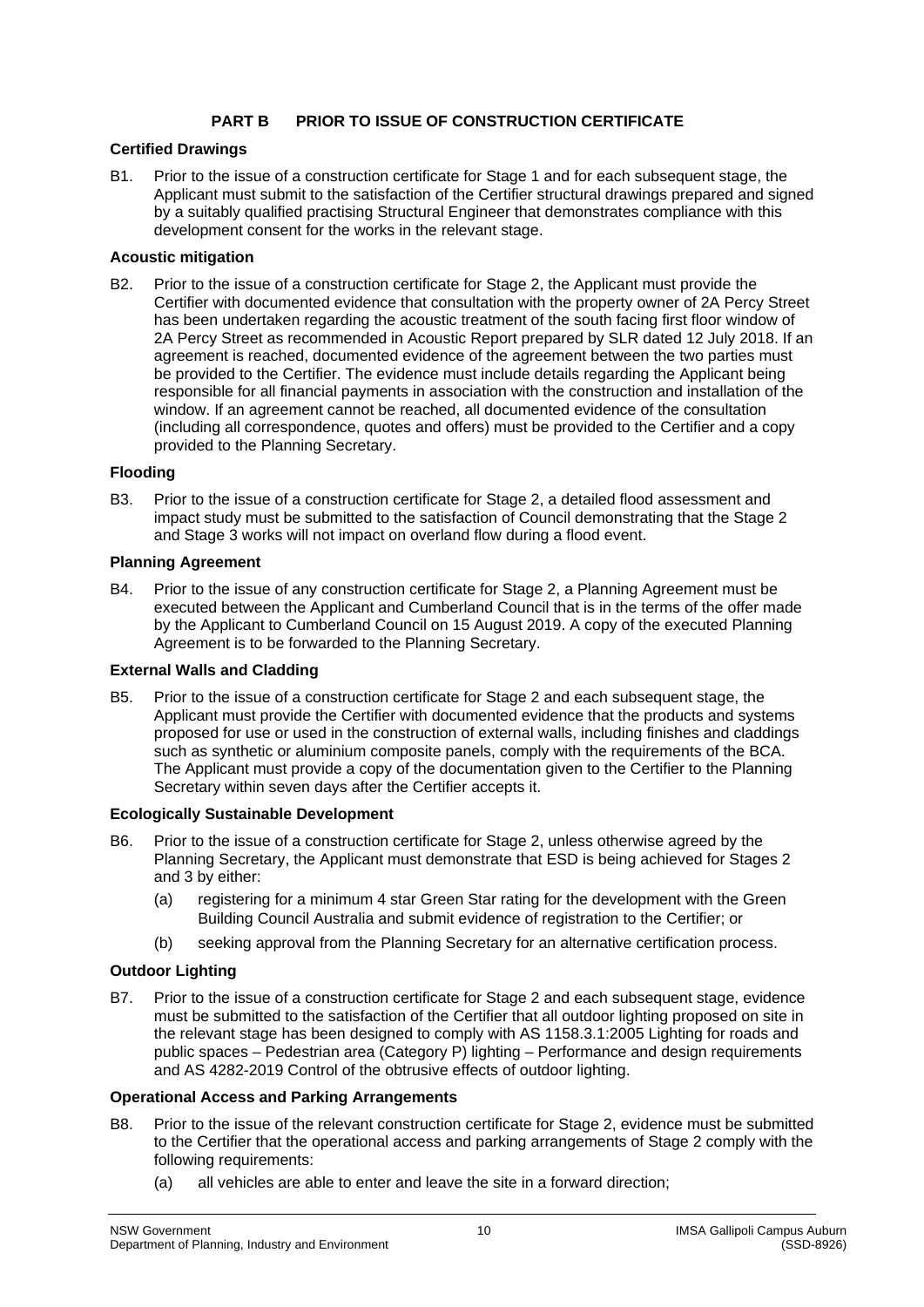- (b) a minimum of 56 on-site car parking spaces are included for use during operation of the development and designed in accordance with the latest versions of AS 2890.1 and AS 2890.6;
- (c) 31 staff and visitor/student bicycle parking spaces are included;
- (d) the layout, design and security of bicycle facilities must comply with the minimum requirements of the latest version of AS 2890.3:2015 Parking facilities - Bicycle parking, and be located in easy to access, well-lit areas that incorporate passive surveillance; and
- (e) end-of-trip facilities are included for staff and students in accordance with the EIS and approved plans.
- <span id="page-10-0"></span>B9. Prior to the issue of the relevant construction certificate for Stage 3A, evidence must be submitted to the Certifier that the operational access and parking arrangements comply with the following requirements:
	- (a) 51 staff and visitor/student bicycle parking spaces are included; and
	- (b) the layout, design and security of bicycle facilities must comply with the minimum requirements of the latest version of AS 2890.3:2015 Parking facilities - Bicycle parking, and be located in easy to access, well-lit areas that incorporate passive surveillance.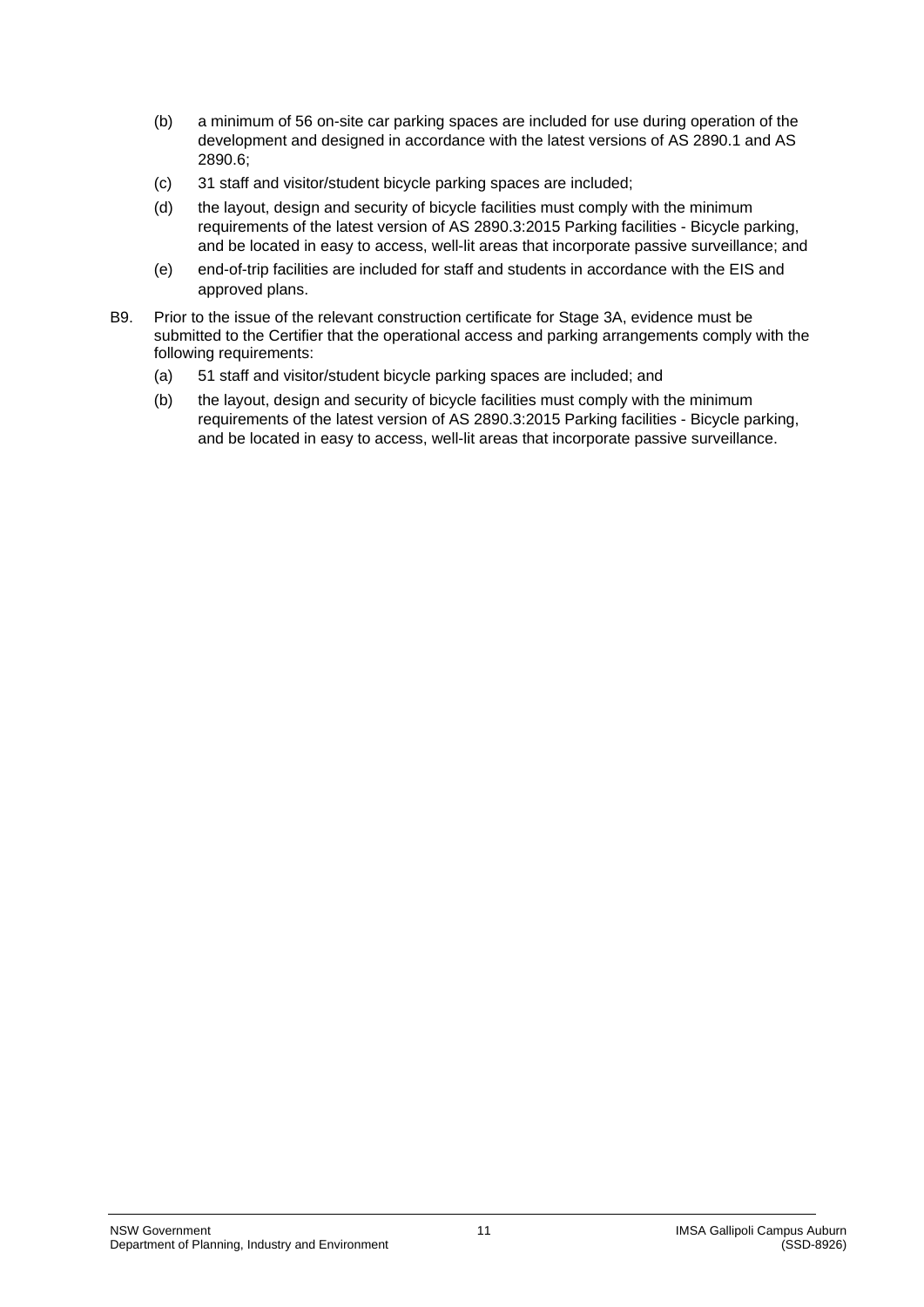# **PART C PRIOR TO THE ISSUE OF A CONSTRUCTION CERTIFICATE**

## **Notification of Commencement**

- C1. The Applicant must notify the Planning Secretary in writing of the dates of the intended commencement of construction and operation at least 48 hours before those dates.
- C2. If the construction or operation of the development is to be staged, the Planning Secretary must be notified in writing at least 48 hours before the commencement of each stage, of the date of commencement and the development to be carried out in that stage.

## **Protection of Public Infrastructure**

- C3. Prior to the issue of a construction certificate for Stage 2 and each subsequent stage, the Applicant must:
	- (a) consult with the relevant owner and provider of services that are likely to be affected by the development to make suitable arrangements for access to, diversion, protection and support of the affected infrastructure;
	- (b) prepare a dilapidation report identifying the condition of all public infrastructure in the vicinity of the site (including roads, gutters and footpaths); and
	- (c) submit a copy of the dilapidation report to the Planning Secretary, Certifier and Council.

## **Pre-Construction Dilapidation Report**

C4. Prior to the issue of a construction certificate for Stage 2 and each subsequent stage, the Applicant must submit a pre-commencement dilapidation report to Council and the Certifier. The report must provide an accurate record of the existing condition of adjoining private properties, and Council assets that are likely to be impacted by the proposed works.

## **Unexpected Contamination Procedures**

C5. Prior to the commencement of earthworks, the Applicant must prepare an unexpected contamination procedure to ensure that potentially contaminated material is appropriately managed. The procedure must form part of the of the CEMP in accordance with condition [C9](#page-12-0) and where any material identified as contaminated is to be disposed off-site, the disposal location and results of testing submitted to the Planning Secretary prior to its removal from the site.

## **Community Communication Strategy**

C6. No later than two weeks before the commencement of construction for Stage 2, a Community Communication Strategy for Stage 2 and subsequent stages must be submitted to the Planning Secretary for approval and approved by the Planning Secretary prior to the commencement of construction or within another timeframe agreed with the Planning Secretary. The Community Communication Strategy must provide mechanisms to facilitate communication between the Applicant, the relevant Council and the community (including adjoining affected landowners and businesses, and others directly impacted by the development), during the design and construction of the development and for a minimum of 12 months following the completion of construction.

The Community Communication Strategy must:

- (a) identify people to be consulted during the design and construction phases;
- (b) set out procedures and mechanisms for the regular distribution of accessible information about or relevant to the development;
- (c) provide for the formation of community-based forums, if required, that focus on key environmental management issues for the development;
- (d) set out procedures and mechanisms:
	- (i) through which the community can discuss or provide feedback to the Applicant;
	- (ii) through which the Applicant will respond to enquiries or feedback from the community; and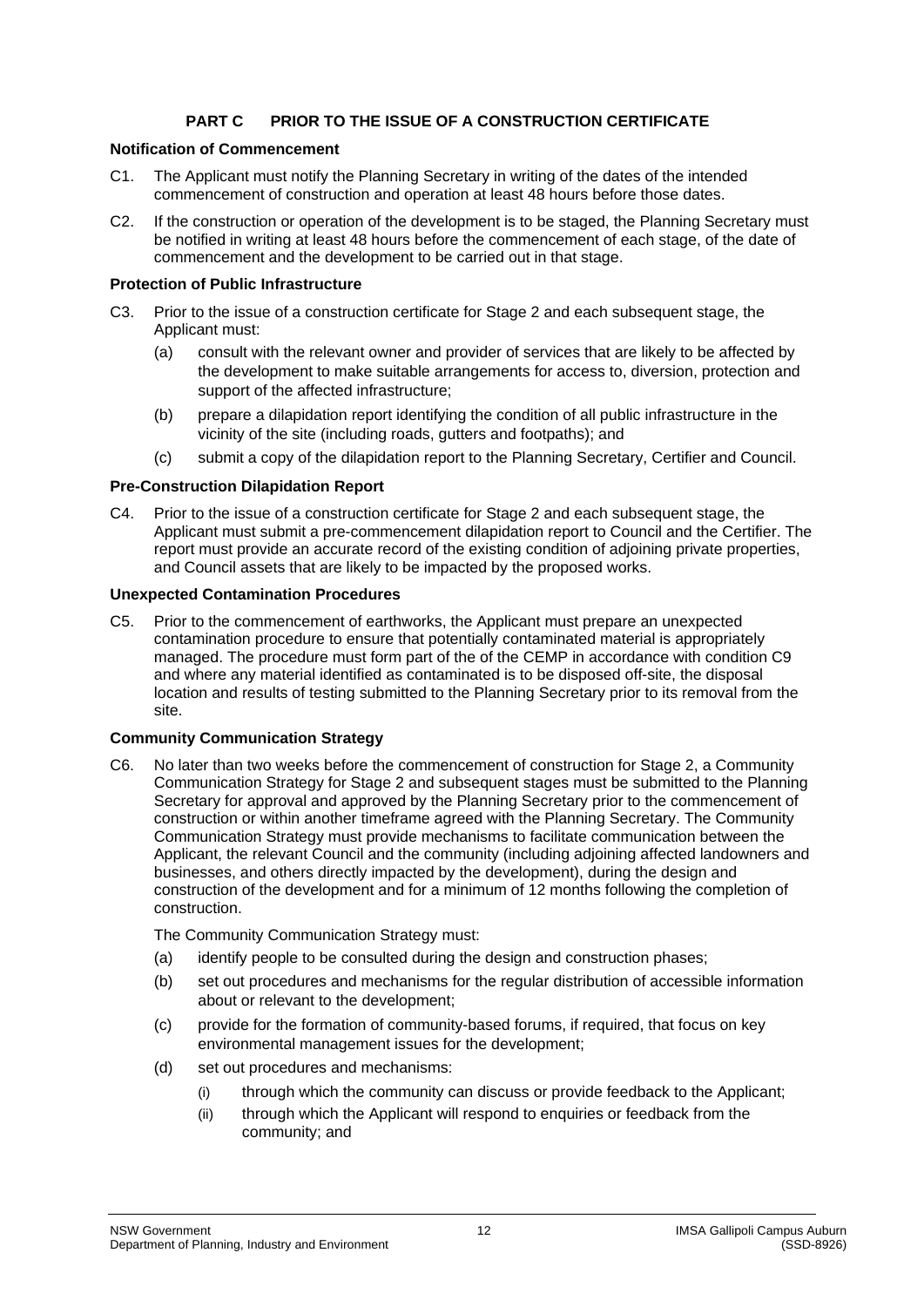(iii) to resolve any issues and mediate any disputes that may arise in relation to construction and operation of the development, including disputes regarding rectification or compensation.

## **Demolition**

<span id="page-12-2"></span>C7. Prior to the commencement of any demolition, demolition work plans required by *AS 2601-2001 The demolition of structures* (Standards Australia, 2001) must be accompanied by a written statement from a suitably qualified person that the proposals contained in the work plan comply with the safety requirements of the Standard. The work plans and the statement of compliance must be submitted to the Certifier and Planning Secretary.

#### **Environmental Management Plan Requirements**

- <span id="page-12-1"></span>C8. Management plans required under this consent must be prepared in accordance with relevant guidelines, and include:
	- (a) detailed baseline data;
	- (b) details of:
		- (i) the relevant statutory requirements (including any relevant approval, licence or lease conditions);
		- (ii) any relevant limits or performance measures and criteria; and
		- (iii) the specific performance indicators that are proposed to be used to judge the performance of, or guide the implementation of, the development or any management measures;
	- (c) a description of the measures to be implemented to comply with the relevant statutory requirements, limits, or performance measures and criteria;
	- (d) a program to monitor and report on the:
		- (i) impacts and environmental performance of the development;
		- (ii) effectiveness of the management measures set out pursuant to paragraph (c) above;
	- (e) a contingency plan to manage any unpredicted impacts and their consequences and to ensure that ongoing impacts reduce to levels below relevant impact assessment criteria as quickly as possible;
	- (f) a program to investigate and implement ways to improve the environmental performance of the development over time;
	- (g) a protocol for managing and reporting any:
		- (i) incident and any non-compliance (specifically including any exceedance of the impact assessment criteria and performance criteria);
		- (ii) complaint;
		- (iii) failure to comply with statutory requirements; and
	- (h) a protocol for periodic review / update of the plan and any updates in response to incidents or matters of non-compliance.

*Note: The Planning Secretary may waive some of these requirements if they are unnecessary or unwarranted for particular management plans*

#### **Construction Environmental Management Plan**

- <span id="page-12-0"></span>C9. Prior to the commencement of construction of Stage 2 and subsequent stages, the Applicant must submit a Construction Environmental Management Plan (CEMP) for the relevant stage to the Certifier and provide a copy to the Planning Secretary. The CEMP must include, but not be limited to, the following:
	- (a) Details of:
		- (i) hours of work;
		- (ii) 24-hour contact details of site manager;
		- (iii) management of dust and odour to protect the amenity of the neighbourhood;
		- (iv) stormwater control and discharge;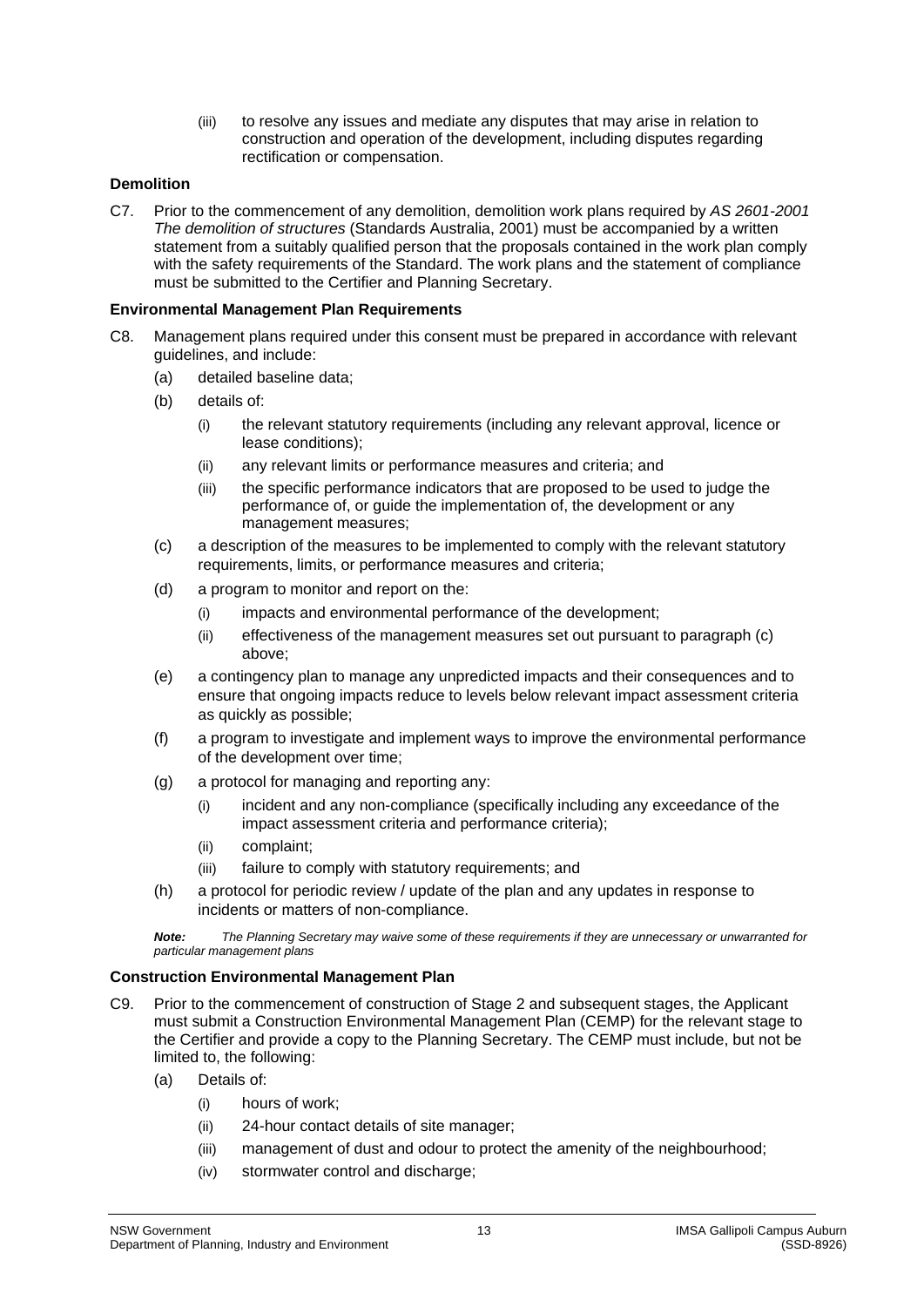- (v) measures to ensure that sediment and other materials are not tracked onto the roadway by vehicles leaving the site;
- (vi) groundwater management plan including measures to prevent groundwater contamination;
- (vii) external lighting in compliance with AS 4282-2019 Control of the obtrusive effects of outdoor lighting;
- (viii) community consultation and complaints handling;
- (b) Construction Traffic and Pedestrian Management Sub-Plan (see condition [C10\)](#page-13-0);
- (c) Construction Noise and Vibration Management Sub-Plan (see condition [C11\)](#page-13-1);
- (d) Construction Waste Management Sub-Plan (see conditio[n C12\)](#page-13-2);
- (e) Construction Soil and Water Management Sub-Plan (see condition [C13\)](#page-14-0);
- (f) an unexpected finds protocol for contamination and associated communications procedure;
- (g) an unexpected finds protocol for Aboriginal and non-Aboriginal heritage and associated communications procedure;
- (h) waste classification (for materials to be removed) and validation (for materials to remain) be undertaken to confirm the contamination status in these areas of the site; and
- <span id="page-13-0"></span>C10. The Construction Traffic and Pedestrian Management Sub-Plan (CTPMSP) must be prepared to achieve the objective of ensuring safety and efficiency of the road network and address, but not be limited to, the following:
	- (a) be prepared by a suitably qualified and experienced person(s);
	- (b) be prepared in consultation with Council and TfNSW;
	- (c) detail the measures that are to be implemented to ensure road safety and network efficiency during construction in consideration of potential impacts on general traffic, cyclists and pedestrians and bus services; and
	- (d) detail heavy vehicle routes, access and parking arrangements.
- <span id="page-13-3"></span><span id="page-13-1"></span>C11. The Construction Noise and Vibration Management Sub-Plan must address, but not be limited to, the following:
	- (a) be prepared by a suitably qualified and experienced noise expert;
	- (b) describe procedures for achieving the noise management levels in EPA's *Interim Construction Noise Guideline* (DECC, 2009);
	- (c) describe the measures to be implemented to manage high noise generating works such as piling, in close proximity to sensitive receivers;
	- (d) include strategies that have been developed with the community for managing high noise generating works;
	- (e) describe the community consultation undertaken to develop the strategies in condition [C11](#page-13-1)[\(d\);](#page-13-3)
	- (f) include a complaints management system that would be implemented for the duration of the construction; and
	- (g) include a program to monitor and report on the impacts and environmental performance of the development and the effectiveness of the management measures in accordance with condition [C8\(d\).](#page-12-1)
- <span id="page-13-2"></span>C12. The Construction Waste Management Sub-Plan (CWMSP) must address, but not be limited to, the following:
	- (a) detail the quantities of each waste type generated during construction and the proposed reuse, recycling and disposal locations; and
	- (b) removal of hazardous materials, particularly the method of containment and control of emission of fibres to the air, and disposal at an approved waste disposal facility in accordance with the requirements of the relevant legislation, codes, standards and guidelines, prior to the commencement of construction.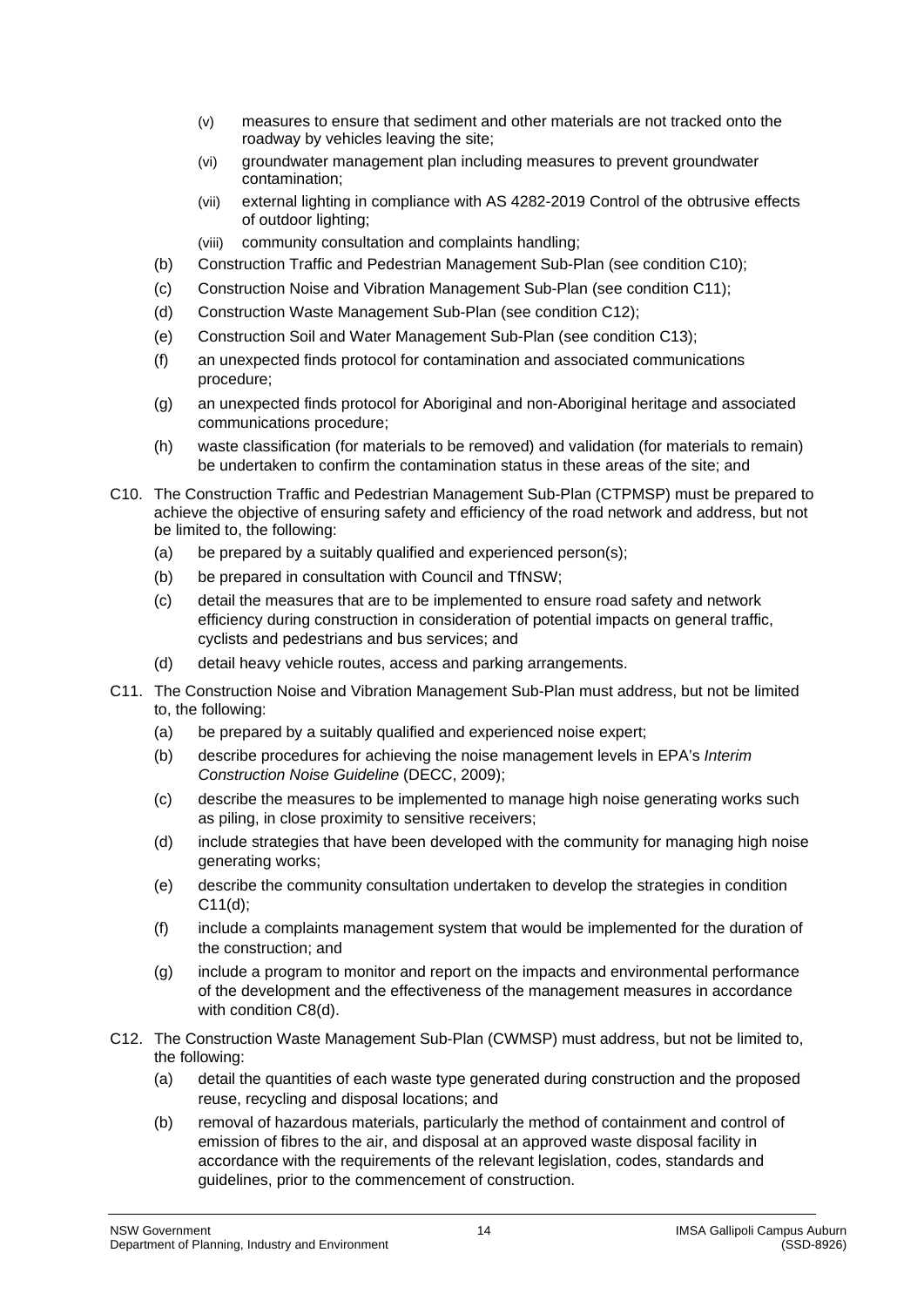- <span id="page-14-0"></span>C13. The Applicant must prepare a Construction Soil and Water Management Plan (CSWMSP) and the plan must address, but not be limited to the following:
	- (a) be prepared by a suitably qualified expert, in consultation with Council;
	- (b) describe all erosion and sediment controls to be implemented during construction, including as a minimum, in accordance with the publication Managing Urban Stormwater: Soils & Construction (4<sup>th</sup> edition, Landcom 2004) commonly referred to as the 'Blue Book';
	- (c) provide a plan of how all construction works will be managed in a wet-weather events (i.e. storage of equipment, stabilisation of the Site);
	- (d) detail all off-Site flows from the Site; and
	- (e) describe the measures that must be implemented to manage stormwater and flood flows for small and large sized events.
- C14. Prior to the commencement of construction of Stage 2 and subsequent stages, a Driver Code of Conduct must be prepared and communicated by the Applicant to heavy vehicle drivers and must address the following:
	- (a) minimise the impacts of earthworks and construction on the local and regional road network;
	- (b) minimise conflicts with other road users;
	- (c) minimise road traffic noise; and
	- (d) ensure truck drivers use specified routes.

## **Construction Parking**

C15. Prior to the commencement of construction of Stage 2 and subsequent stages, the Applicant must provide sufficient parking facilities on-site, including for heavy vehicles and for site personnel, to ensure that construction traffic associated with the development does not utilise public and residential streets or public parking facilities.

## **Operational Noise – Design of Mechanical Plant and Equipment**

C16. Prior to installation of mechanical plant and equipment at Stage 2 and subsequent stages, the Applicant must incorporate the noise mitigation recommendations in the Acoustic Report prepared by SLR dated 12 July 2018, into the detailed design drawings. The Certifier must verify that all noise mitigation measures have been incorporated into the design to ensure the development will not exceed the recommended operational noise levels identified in the Acoustic Report.

#### **Landscaping**

- C17. Prior to the commencement of construction of Stage 2, the Applicant must submit details of street tree planting in Percy Street along the frontage site to the satisfaction of the Planning Secretary. The plan must:
	- (a) detail the location, species, maturity and height at maturity of plants to be planted on-site;
	- (b) include location, species and spacing of trees determined in consultation with Council; and
	- (c) include the planting of trees with a pot container of 100 litres or greater.

# **Operational Waste Storage and Processing**

- C18. Prior to the commencement of construction of Stage 2, evidence must be provided to the Certifier that the design of the temporary operational waste storage area incorporates:
	- (a) construction using solid non-combustible material;
	- (b) access that is vermin proof and can be openable from both inside and outside the storage area at all times;
	- (c) a hot and cold water supply with a hose through a centralised mixing valve;
	- (d) naturally ventilation or installation of an air handling exhaust system; and
	- (e) signage to clearly describe the types of materials that can be deposited into recycling bins and general garbage bins.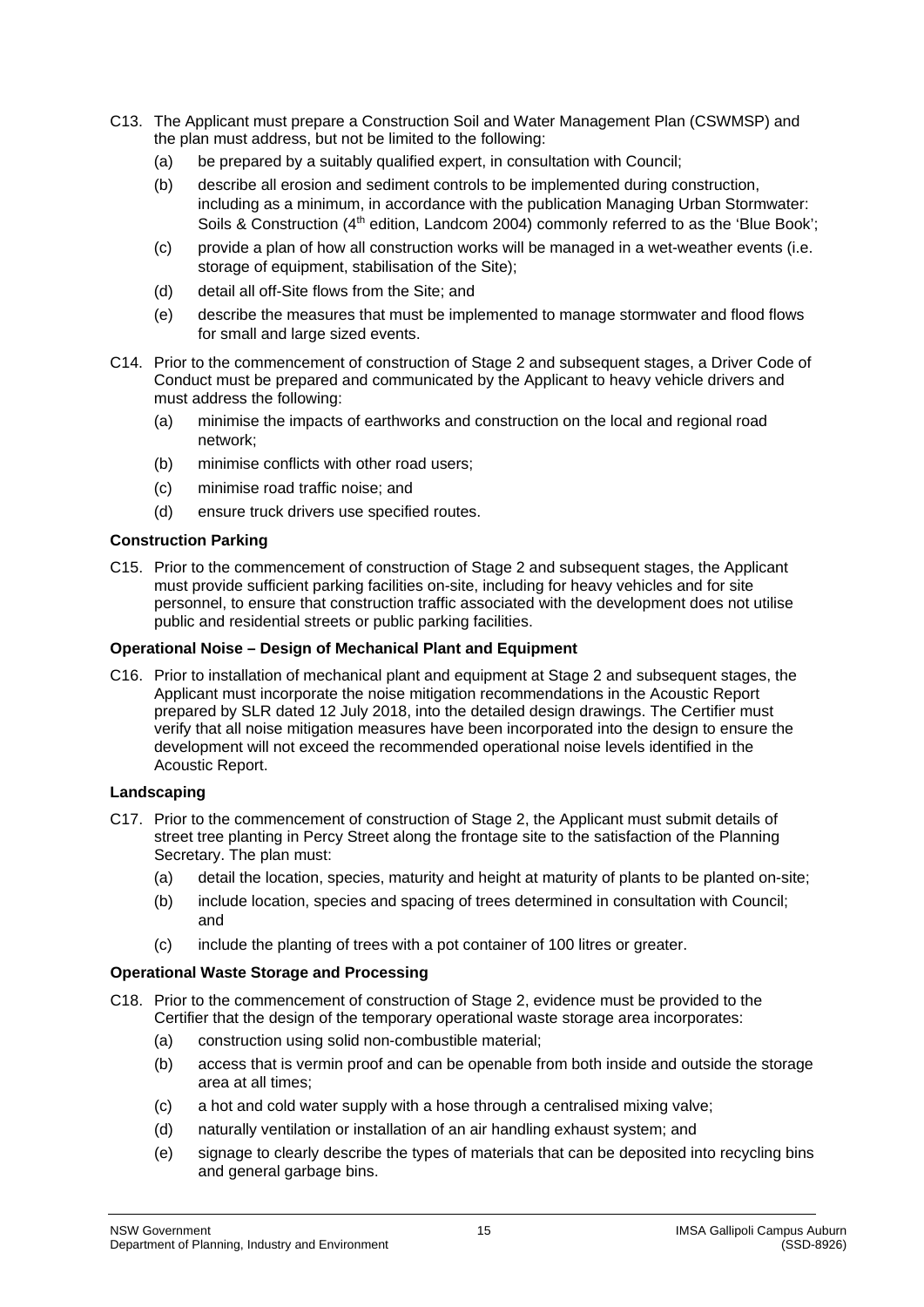- C19. Prior to the commencement of construction of Stage 3A, the Applicant must obtain agreement from Council for the design of the operational waste storage area (where waste removal will be undertaken by Council). Where waste removal will be undertaken by a third party, evidence must be provided to the Certifier that the design of the operational waste storage area incorporates:
	- (a) construction using solid non-combustible material;
	- (b) access that is vermin proof and can be openable from both inside and outside the storage area at all times;
	- (c) a hot and cold water supply with a hose through a centralised mixing valve;
	- (d) naturally ventilation or installation of an air handling exhaust system; and
	- (e) signage to clearly describe the types of materials that can be deposited into recycling bins and general garbage bins.

## **Construction Access and Parking Arrangements**

- C20. Prior to the commencement of construction of Stage 2 and subsequent stages, evidence must be submitted to the Certifier that the construction access and parking arrangements comply with the following requirements:
	- (a) all construction vehicles must be able enter and leave the site in a forward direction;
	- (b) the swept path of the longest construction vehicle entering and exiting the site in association with the new work, as well as manoeuvrability through the site, must be in accordance with the latest version of AS 2890.2; and
	- (c) the safety of vehicles and pedestrians accessing adjoining properties, where shared vehicle and pedestrian access occurs, is to be addressed.

#### **Public Domain Works**

C21. Prior to the commencement of footpath or public domain works in any stage of the development, the Applicant must consult with Council and demonstrate to the Certifier that the streetscape design and treatment meets the requirements of Council, including addressing pedestrian management. The Applicant must submit documentation of approval for each stage from Council to the Certifier.

#### **Stormwater Management System**

- C22. Prior to the commencement of construction of Stage 2 and subsequent stages, the Applicant must design an operational stormwater management system for the development and submit it to the Certifier. The system must:
	- (a) be designed by a suitably qualified and experienced person(s);
	- (b) be generally in accordance with the conceptual design in the EIS;
	- (c) be in accordance with applicable Australian Standards; and
	- (d) ensure that the system capacity has been designed in accordance with *Australian Rainfall and Runoff* (Engineers Australia, 2016) and *Managing Urban Stormwater: Council Handbook* (EPA, 1997) guidelines.

## **Site Contamination**

C23. Following demolition of the existing warehouse building and demolition works for stage 3B, further investigation of the land situated beneath the building footprints must be undertaken in accordance with Contamination Guidelines. A report outlining the findings of the investigations and a review of the report by a NSW EPA accredited Site Auditor are to be submitted to the Certifier. Should the investigations identify that remediation works are required, a Remediation Action Plan (RAP) is to be prepared and reviewed by a NSW EPA accredited Site Auditor to confirm that the RAP is appropriate.

#### **Compliance Reporting**

<span id="page-15-0"></span>C24. No later than two weeks before the date notified for the commencement of construction, a Compliance Monitoring and Reporting Program prepared in accordance with the Compliance Reporting Post Approval Requirements (Department 2018) must be submitted to the Planning Secretary and the Certifier.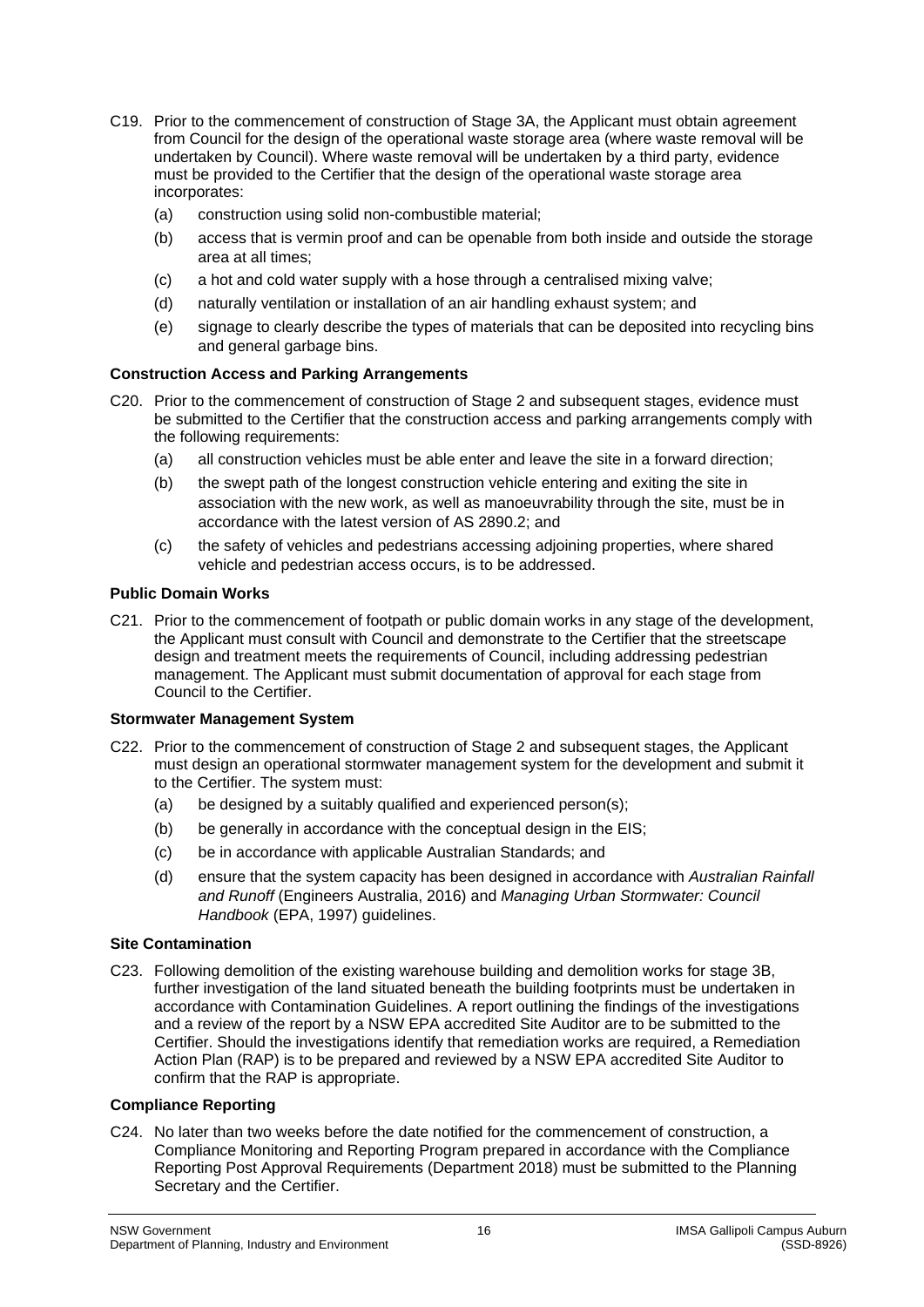- C25. Compliance Reports of the project must be carried out in accordance with the Compliance Reporting Post Approval Requirements (Department 2018).
- C26. Compliance Reports of the development must be submitted to the Planning Secretary in accordance with timing outlined in the Compliance Monitoring and Reporting Program.
- C27. The Applicant must make each Compliance Report publicly available 60 days after submitting it to the Planning Secretary and notify the Planning Secretary and the Certifier in writing at least seven days before this is done.
- C28. Notwithstanding the requirements of the Compliance Reporting Post Approval Requirements (Department 2018), the Planning Secretary may approve a request for ongoing annual operational compliance reports to be ceased, where it has been demonstrated to the Planning Secretary's satisfaction that an operational compliance report has demonstrated operational compliance.
- C29. No later than 48 hours prior to the commencement of construction, a Compliance Monitoring and Reporting Schedule prepared in accordance with section 2.1 of the Compliance Reporting Post Approval Requirements (Department 2018, or as amended), as amended by condition [C30,](#page-16-0) must be submitted to the Planning Secretary and the Certifier.
- <span id="page-16-0"></span>C30. Table 1 of the Compliance Reporting Post Approval Requirements (Department 2018, or as amended) is amended so that the Compliance Monitoring and Reporting Schedule, minimum frequency of Compliance Reports required is:
	- (a) a Pre-Construction Compliance Report must be submitted to the Planning Secretary prior to commencement of construction;
	- (b) a Pre-Operational Compliance Report must be submitted to the Planning Secretary prior to commencement of operation and/or use; and
	- (c) Operation Compliance Reports are required for the duration of operation and must be submitted to the Planning Secretary at intervals, no greater than 52 weeks from the commencement of operation or as otherwise by the Planning Secretary.
- C31. Compliance Reports of the development must be prepared in accordance with the Compliance Reporting Post Approval Requirements (Department 2018, or as amended)
- C32. Compliance Reports of the development must be submitted to the Planning Secretary in accordance with timing outlined in the Compliance Monitoring and Reporting Schedule.
- C33. The Applicant must make each Compliance Report publicly available 60 days after submitting it to the Planning Secretary.
- C34. Notwithstanding the requirements of the Compliance Reporting Post Approval Requirements (Department 2018, or as amended), the Planning Secretary may approve a request for ongoing annual operation Compliance Reports to be ceased, where it has been demonstrated to the Planning Secretary's satisfaction that consistent operational compliance has been achieved.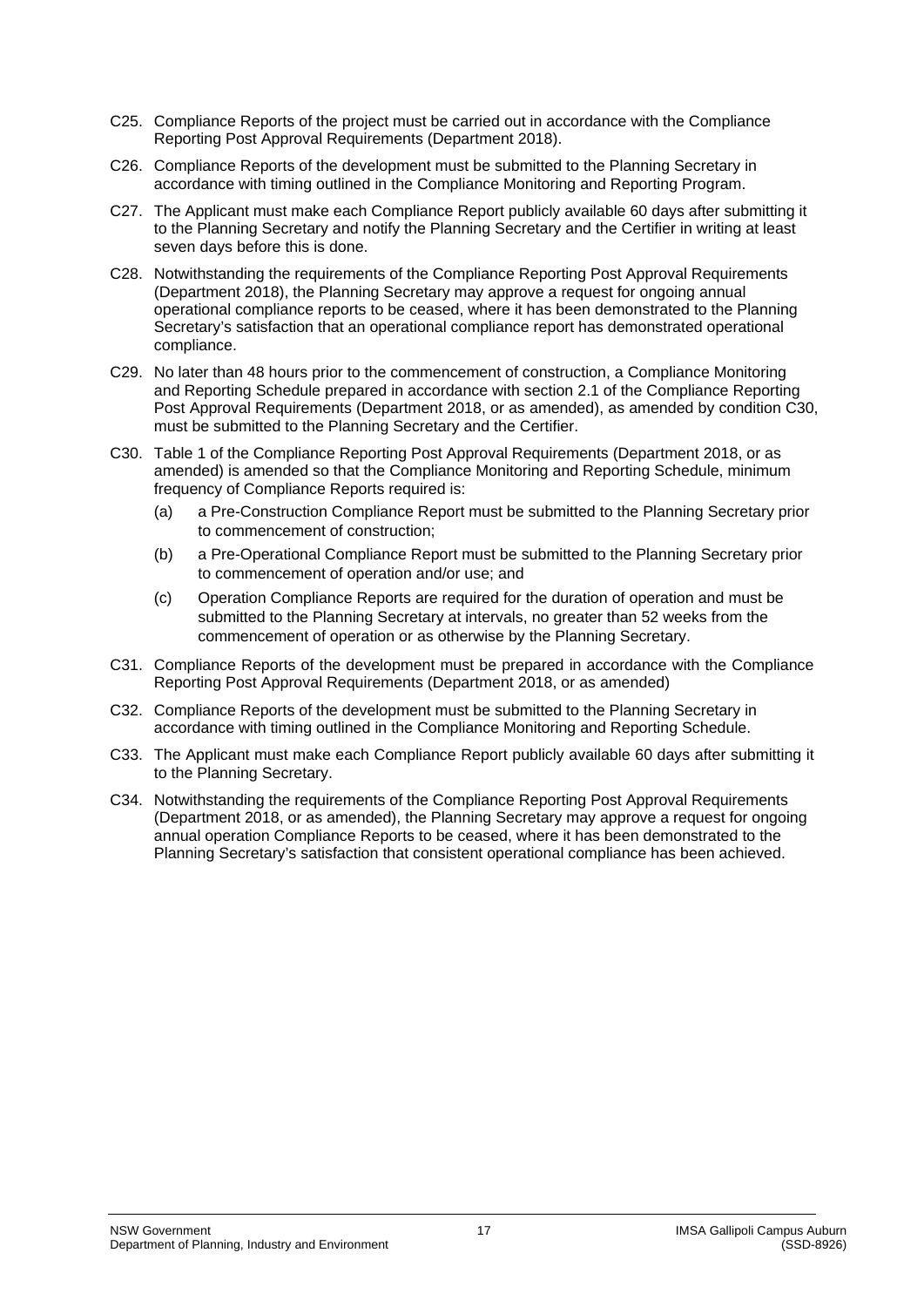## **PART D DURING CONSTRUCTION**

## **Site Notice**

- D1. A site notice(s):
	- (a) must be prominently displayed at the boundaries of the site during construction for the purposes of informing the public of project details including, but not limited to the details of the Builder, Certifier and Structural Engineer is to satisfy the following requirements;
	- (b) minimum dimensions of the notice must measure 841 mm x 594 mm (A1) with any text on the notice to be a minimum of 30-point type size;
	- (c) the notice is to be durable and weatherproof and is to be displayed throughout the works period;
	- (d) the approved hours of work, the name of the site/ project manager, the responsible managing company (if any), its address and 24-hour contact phone number for any inquiries, including construction/ noise complaint must be displayed on the site notice; and
	- (e) the notice(s) is to be mounted at eye level on the perimeter hoardings/fencing and is to state that unauthorised entry to the site is not permitted.

## **Operation of Plant and Equipment**

D2. All construction plant and equipment used on site must be maintained in a proper and efficient condition and operated in a proper and efficient manner.

#### **Demolition**

D3. Demolition work must comply with the demolition work plans required by *Australian Standard AS 2601-2001 The demolition of structures* (Standards Australia, 2001) and endorsed by a suitably qualified person as required by condition [C7.](#page-12-2)

#### **Construction Hours**

- <span id="page-17-0"></span>D4. Construction, including the delivery of materials to and from the site, may only be carried out between the following hours:
	- (a) between 7am and 6pm, Mondays to Fridays inclusive; and
	- (b) between 8am and 1pm, Saturdays.

No work may be carried out on Sundays or public holidays.

- <span id="page-17-1"></span>D5. Construction activities may be undertaken outside of the hours in condition [D4](#page-17-0) if required:
	- (a) by the Police or a public authority for the delivery of vehicles, plant or materials; or
	- (b) in an emergency to avoid the loss of life, damage to property or to prevent environmental harm; or
	- (c) where the works are inaudible at the nearest sensitive receivers; or
	- (d) where a variation is approved in advance in writing by the Planning Secretary or his nominee if appropriate justification is provided for the works.
- D6. Notification of such construction activities as referenced in condition [D5](#page-17-1) must be given to affected residents before undertaking the activities or as soon as is practical afterwards.
- D7. Rock breaking, rock hammering, sheet piling, pile driving and similar activities may only be carried out between the following hours:
	- (a) 9am to 12pm, Monday to Friday;
	- (b) 2pm to 5pm Monday to Friday; and
	- (c) 9am to 12pm, Saturday.

## **Implementation of Management Plans**

D8. The Applicant must carry out the construction of the development in accordance with the most recent version of the submitted CEMP (including Sub-Plans).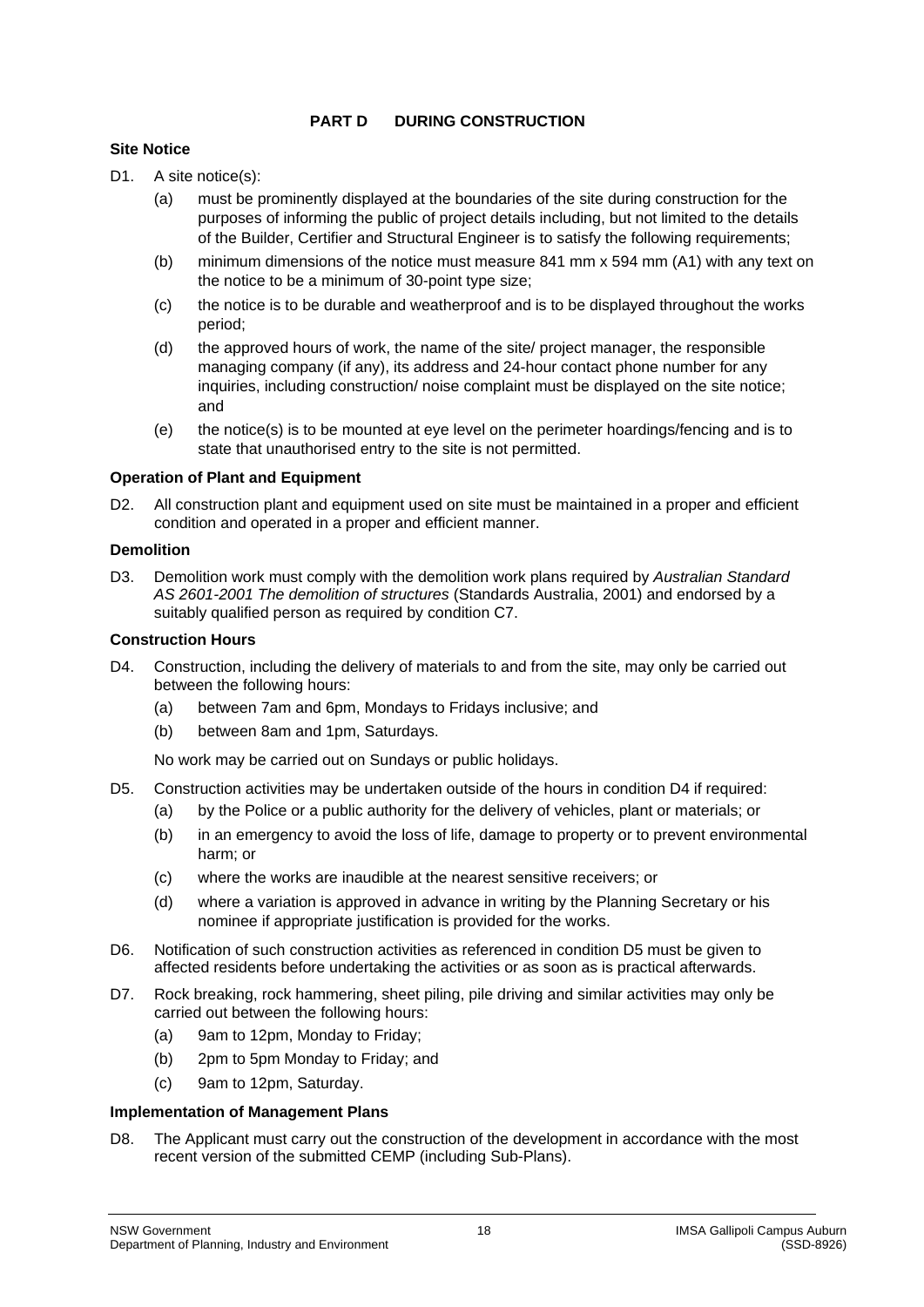## **Construction Traffic**

D9. All construction vehicles are to be contained wholly within the site, except if located in an approved on-street work zone, and vehicles must enter the site or an approved on-street work zone before stopping.

## **Hoarding Requirements**

- D10. The following hoarding requirements must be complied with:
	- (a) no third-party advertising is permitted to be displayed on the subject hoarding/ fencing; and
	- (b) the construction site manager must be responsible for the removal of all graffiti from any construction hoardings or the like within the construction area within 48 hours of its application.

## **No Obstruction of Public Way**

D11. The public way (outside of any approved construction works zone) must not be obstructed by any materials, vehicles, refuse, skips or the like, under any circumstances.

## **Construction Noise Limits**

- D12. The development must be constructed to achieve the construction noise management levels detailed in *the Interim Construction Noise Guideline* (DECC, 2009). All feasible and reasonable noise mitigation measures must be implemented and any activities that could exceed the construction noise management levels must be identified and managed in accordance with the management and mitigation measures identified in the approved Construction Noise and Vibration Management Plan.
- D13. The Applicant must ensure construction vehicles (including concrete agitator trucks) do not arrive at the site or surrounding outside of the construction hours of work outlined under condition [D4.](#page-17-0)
- D14. The Applicant must implement, where practicable and without compromising the safety of construction staff or members of the public, the use of 'quackers' to ensure noise impacts on surrounding noise sensitive receivers are minimised.

## **Vibration Criteria**

- <span id="page-18-0"></span>D15. Vibration caused by construction at any residence or structure outside the site must be limited to:
	- (a) for structural damage, the latest version of *DIN 4150-3 (1992-02) Structural vibration - Effects of vibration on structures* (German Institute for Standardisation, 1999); and
	- (b) for human exposure, the acceptable vibration values set out in the *Environmental Noise Management Assessing Vibration: a technical guideline* (DEC, 2006) (as may be updated or replaced from time to time).
- <span id="page-18-1"></span>D16. Vibratory compactors must not be used closer than 30 metres from residential buildings unless vibration monitoring confirms compliance with the vibration criteria specified in condition [D15.](#page-18-0)
- D17. The limits in conditions [D15](#page-18-0) and [D16](#page-18-1) apply unless otherwise outlined in a Construction Noise and Vibration Management Plan, approved as part of the CEMP required by condition [C11](#page-13-1) of this consent.

#### **Tree Protection**

- D<sub>18.</sub> For the duration of the construction works:
	- (a) street trees must not be trimmed or removed unless it forms a part of this development consent or prior written approval from Council is obtained or is required in an emergency to avoid the loss of life or damage to property;
	- (b) all street trees immediately adjacent to the approved disturbance area / property boundary/ies must be protected at all times during construction in accordance with Council's tree protection requirements. Any street tree, which is damaged or removed during construction due to an emergency, must be replaced, to the satisfaction of Council;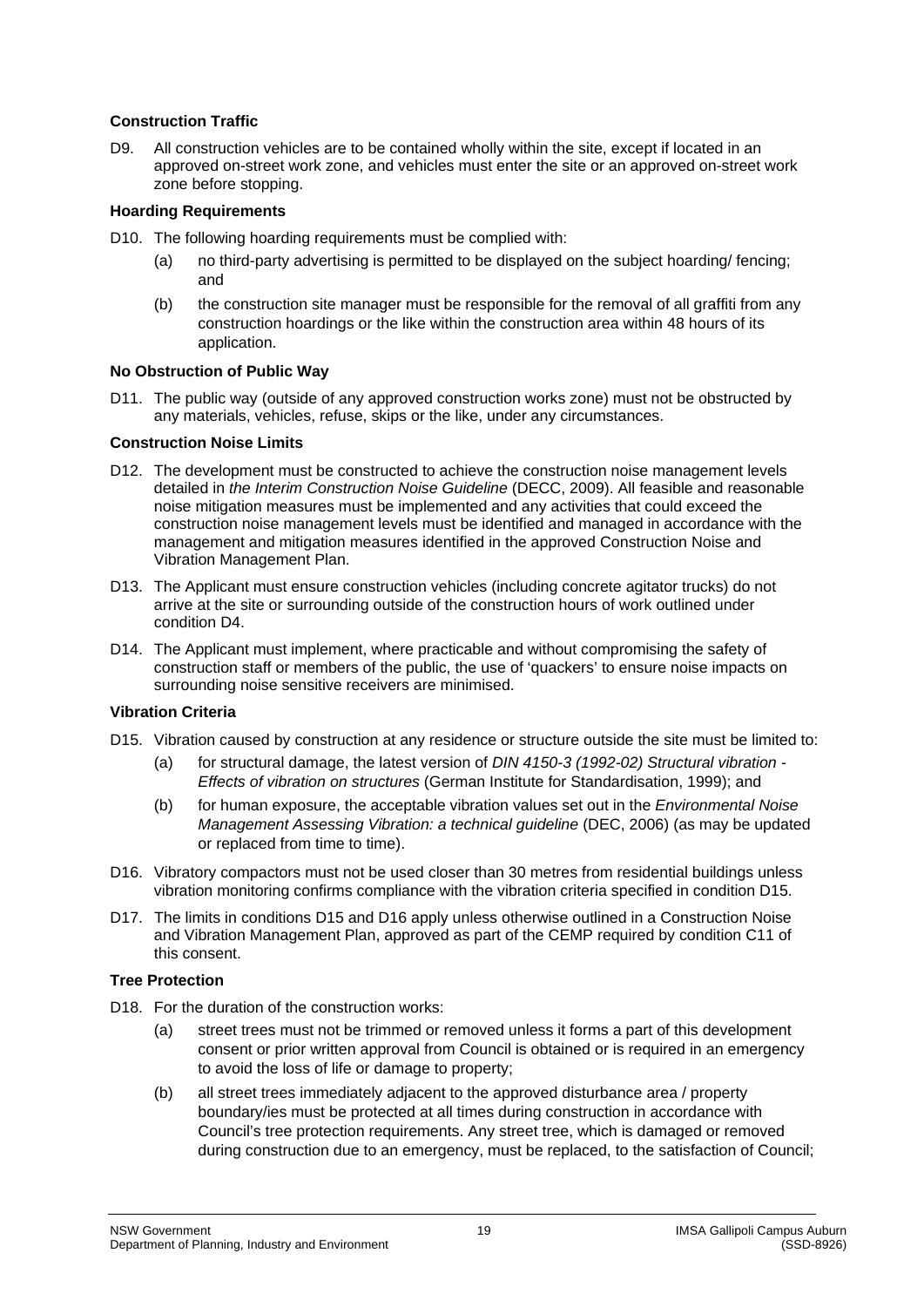- (c) all trees on the site that are not approved for removal must be suitably protected during construction as per the recommendations of the Arboricultural Impact Appraisal and Method Statement prepared by Naturally Trees dated 29 April 2018; and
- (d) if access to the area within any protective barrier is required during the works, it must be carried out under the supervision of a qualified arborist. Alternative tree protection measures must be installed, as required. The removal of tree protection measures, following completion of the works, must be carried out under the supervision of a qualified arborist and must avoid both direct mechanical injury to the structure of the tree and soil compaction within the canopy or the limit of the former protective fencing, whichever is the greater.

## **Air Quality**

- D19. The Applicant must take all reasonable steps to minimise dust generated during all works authorised by this consent.
- D20. During construction, the Applicant must ensure that:
	- (a) exposed surfaces and stockpiles are suppressed by regular watering;
	- (b) all trucks entering or leaving the site with loads have their loads covered;
	- (c) trucks associated with the development do not track dirt onto the public road network;
	- (d) public roads used by these trucks are kept clean; and
	- (e) land stabilisation works are carried out progressively on site to minimise exposed surfaces.

## **Erosion and Sediment Control**

D21. All erosion and sediment control measures must be effectively implemented and maintained at or above design capacity for the duration of the construction works and until such time as all ground disturbed by the works have been stabilised and rehabilitated so that it no longer acts as a source of sediment. Erosion and sediment control techniques, as a minimum, are to be in accordance with the publication Managing Urban Stormwater: Soils & Construction (4<sup>th</sup> edition, Landcom, 2004) commonly referred to as the 'Blue Book'.

## **Imported Soil**

- D22. The Applicant must:
	- (a) ensure that only VENM, ENM, or other material approved in writing by EPA is brought onto the site;
	- (b) keep accurate records of the volume and type of fill to be used; and
	- (c) make these records available to the Certifier upon request.

#### **Disposal of Seepage and Stormwater**

D23. Adequate provisions must be made to collect and discharge stormwater drainage during construction of the building to the satisfaction of the principal Certifier. The prior written approval of Council must be obtained to connect or discharge site stormwater to Council's stormwater drainage system or street gutter.

# **Unexpected Finds Protocol – Aboriginal Heritage**

D24. In the event that surface disturbance identifies a new Aboriginal object, all works must halt in the immediate area to prevent any further impacts to the object(s). A suitably qualified archaeologist and the registered Aboriginal representatives must be contacted to determine the significance of the objects. The site is to be registered in the Aboriginal Heritage Information Management System (AHIMS) which is managed by EES Group and the management outcome for the site included in the information provided to AHIMS. The Applicant must consult with the Aboriginal community representatives, the archaeologists and EES Group to develop and implement management strategies for all objects/sites. Works shall only recommence with the written approval of EES Group.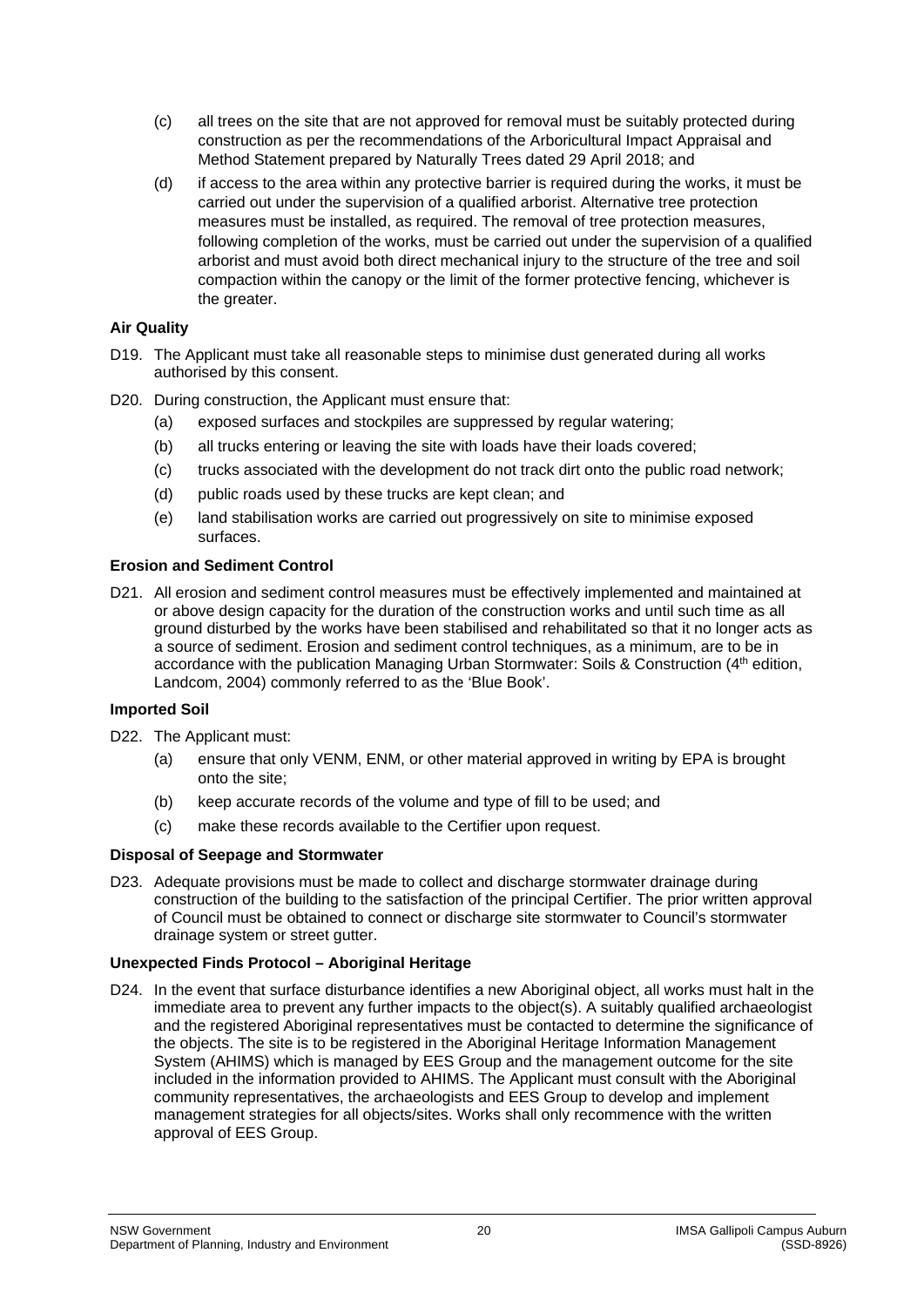## **Unexpected Finds Protocol – Historic Heritage**

D25. If any unexpected archaeological relics are uncovered during the work, then all works must cease immediately in that area and the Heritage NSW contacted. Depending on the possible significance of the relics, an archaeological assessment and management strategy may be required before further works can continue in that area. Works may only recommence with the written approval of the Heritage NSW.

#### **Waste Storage and Processing**

- D26. All waste generated during construction must be secured and maintained within designated waste storage areas at all times and must not leave the site onto neighbouring public or private properties.
- D27. All waste generated during construction must be assess, classified and managed in accordance with the Waste Classification Guidelines Part 1: Classifying Waste (EPA, 2014).
- D28. The Applicant must ensure that concrete waste and rinse water are not disposed of on the site and are prevented from entering any natural or artificial watercourse.
- D29. The Applicant must record the quantities of each waste type generated during construction and the proposed reuse, recycling and disposal locations for the duration of construction.
- D30. The Applicant must ensure that the removal of hazardous materials, particularly the method of containment and control of emission of fibres to the air, and disposal at an approved waste disposal facility is in accordance with the requirements of the relevant legislation, codes, standards and guidelines.

# **Outdoor Lighting**

D31. The Applicant must ensure that all external lighting is constructed and maintained in in accordance with AS 4282-2019 Control of the obtrusive effects of outdoor lighting.

#### **Independent Environmental Audit**

- D32. Proposed independent auditors must be agreed to in writing by the Planning Secretary prior to the preparation of an Independent Audit Program or commencement of an Independent Audit.
- <span id="page-20-2"></span>D33. Prior to the commencement of construction, an Independent Audit Program prepared in accordance with the Independent Audit Post Approval Requirements (Department 2018), as amended by condition [D34,](#page-20-1) must be submitted to the Planning Secretary and the Certifier.
- <span id="page-20-1"></span>D34. Table 1 of the Independent Audit Post Approval Requirements (Department 2018) is amended so that the frequency of audits required in the construction phase is:
	- (a) An initial construction Independent Audit must be undertaken within eight weeks of the notified commencement date of construction; and
	- (b) A subsequent Independent Audit of construction must be undertaken no later than six months from the date of the initial construction Independent Audit.
- D35. The Planning Secretary may require the initial and subsequent Independent Audits to be undertaken at different times to those specified above, upon giving at least four weeks notice to the applicant of the date upon which the audit must be commenced.
- <span id="page-20-0"></span>D36. Independent Audits of the development must be carried out in accordance with:
	- (a) the Independent Audit Program submitted to the Planning Secretary and the Certifier under condition [D33](#page-20-2) of this consent; and
	- (b) the requirements for an Independent Audit Methodology and Independent Audit Report in the Independent Audit Post Approval Requirements (Department 2018).
- D37. In accordance with the specific requirements in the Independent Audit Post Approval Requirements (Department 2018), the Applicant must:
	- (a) review and respond to each Independent Audit Report prepared under condition [D36](#page-20-0) of this consent;
	- (b) submit the response to the Planning Secretary and the Certifier; and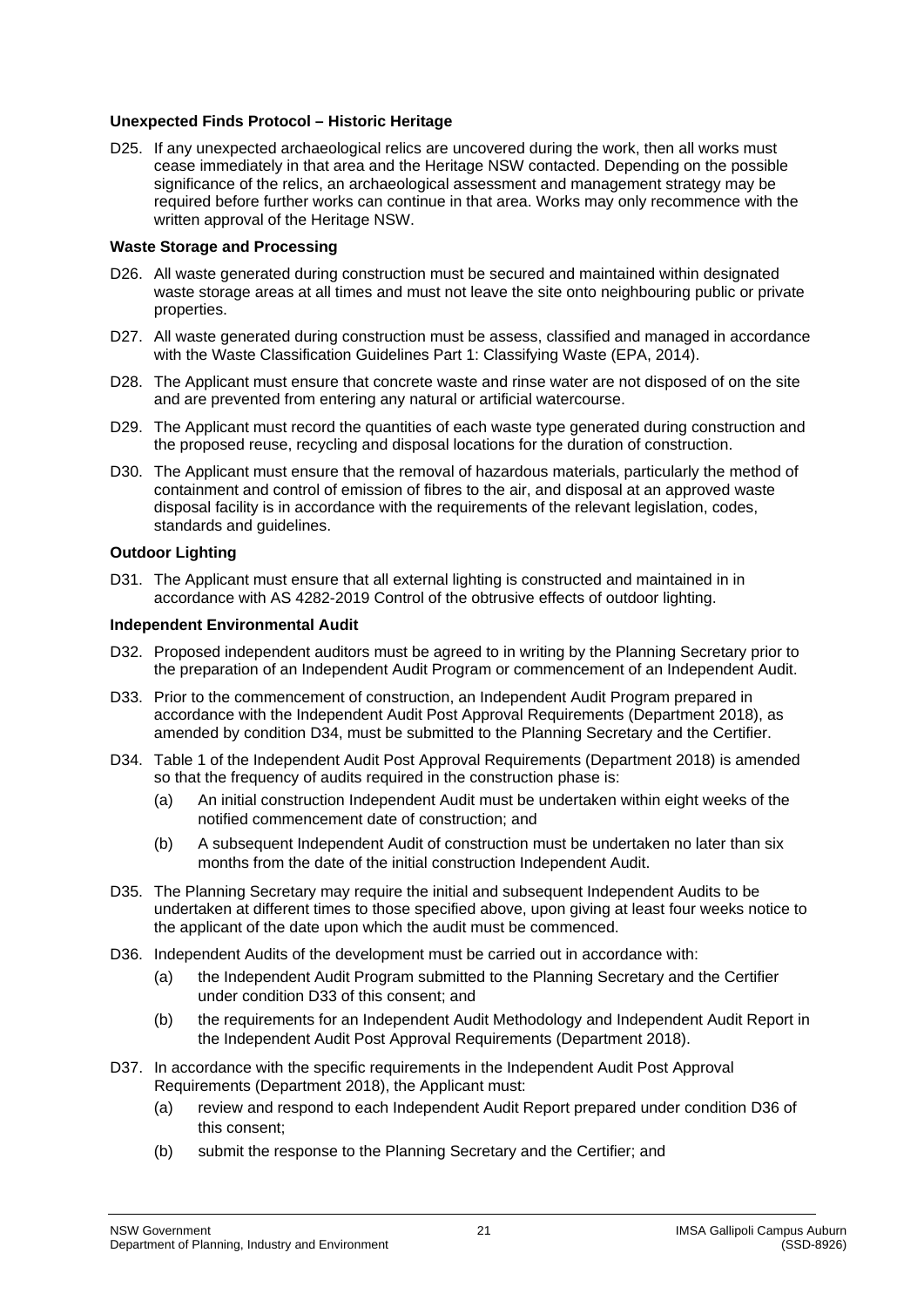- (c) make each Independent Audit Report and response to it publicly available 60 days after submission to the Planning Secretary and notify the Planning Secretary and the Certifier in writing at least seven days before this is done.
- D38. Independent Audit Reports and the Applicant's response to audit findings must be submitted to the Department within 21 days of the date referenced in the Independent Audit Program, unless otherwise agreed by the Planning Secretary.
- D39. Notwithstanding the requirements of the Independent Audit Post Approval Requirements (Department 2018), the Planning Secretary may approve a request for ongoing annual operational audits to be ceased, where it has been demonstrated to the Planning Secretary's satisfaction that an audit has demonstrated operational compliance.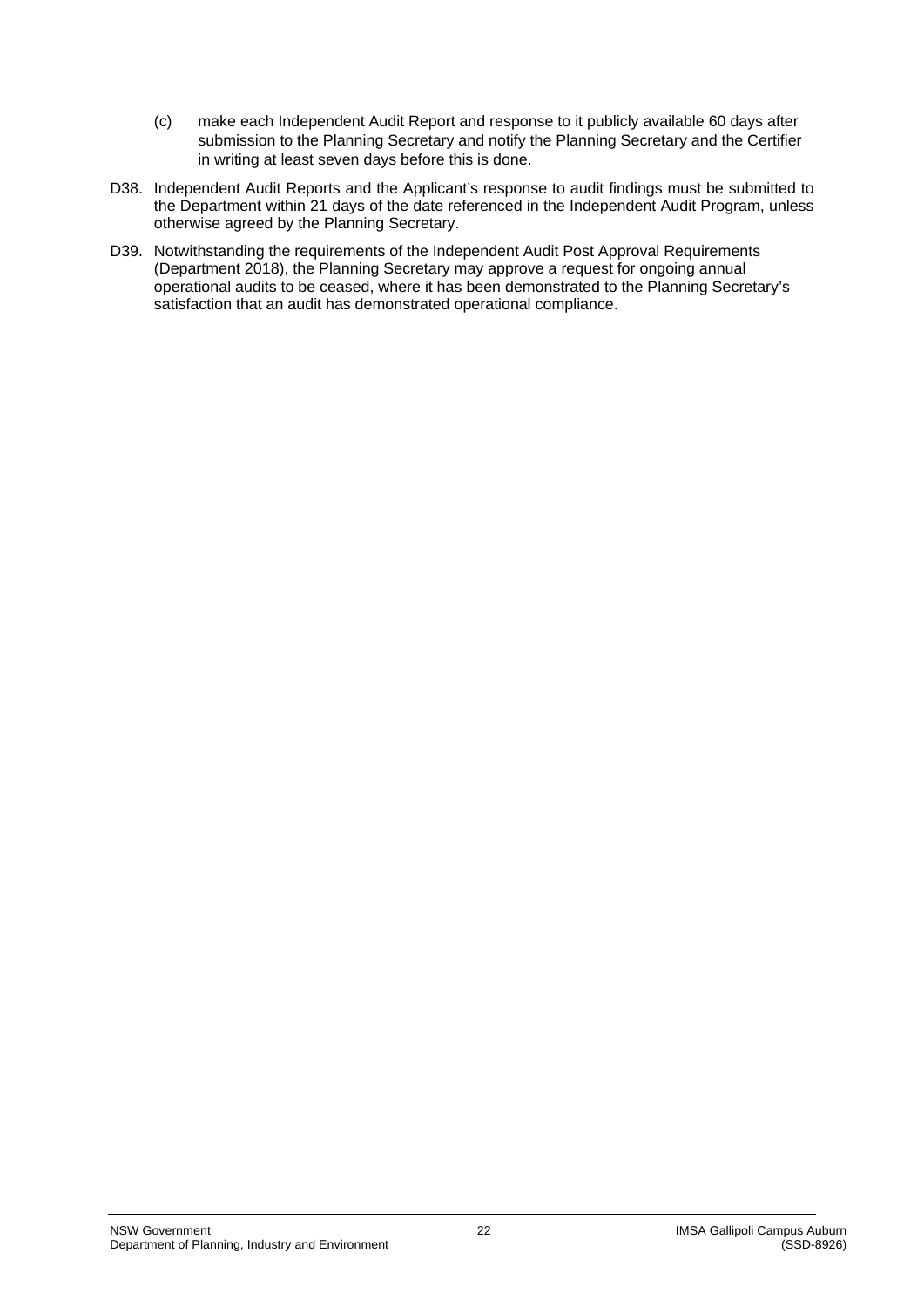# **PART E PRIOR TO THE ISSUE OF AN OCCUPATION CERTIFICATE**

## **Notification of Occupation**

- E1. At least two weeks before commencement of operation of Stage 1, the date of commencement of the operation of the development must be notified to the Planning Secretary in writing.
- E2. At least one month before commencement of operation of Stage 2 and subsequent stages, the date of commencement of the operation of the development must be notified to the Planning Secretary in writing. The Planning Secretary must be notified in writing at least one month before the commencement of each stage, of the date of commencement and the development to be carried out in that stage.

## **Acoustic Barrier**

E3. Prior to the issue of an occupation certificate for Stage 2, a 2.1 metre acoustic barrier must be erected along the northern boundary shared with 2A Percy Street and the laneway.

## **External Walls and Cladding**

- E4. Prior to issue of an occupation certificate for Stage 2 and subsequent stages, the Applicant must provide the Certifier with documented evidence that the products and systems used in the construction of external walls including finishes and claddings such as synthetic or aluminium composite panels comply with the requirements of the BCA.
- E5. The Applicant must provide a copy of the documentation given to the Certifier to the Planning Secretary within seven days after the Certifier accepts it.

#### **Post-construction Dilapidation Report**

- E6. Prior to issue of an occupation certificate for the final stage, the Applicant must engage a suitably qualified person to prepare a post-construction dilapidation report at the completion of construction. This report is:
	- a) to ascertain whether the construction created any structural damage to adjoining buildings or infrastructure;
	- b) to be submitted to the Certifier. In ascertaining whether adverse structural damage has occurred to adjoining buildings or infrastructure, the Certifier must:
		- i) compare the post-construction dilapidation report with the pre-construction dilapidation report required by these conditions; and
		- ii) have written confirmation from the relevant authority that there is no adverse structural damage to their infrastructure and roads.
	- c) to be forwarded to Council.

# **Protection of Public Infrastructure**

- E7. Unless the Applicant and the applicable authority agree otherwise, the Applicant must:
	- (a) repair, or pay the full costs associated with repairing, any public infrastructure that is damaged by carrying out the development; and
	- (b) relocate, or pay the full costs associated with relocating any infrastructure that needs to be relocated as a result of the development.
	- *Note: This condition does not apply to any damage to roads caused as a result of general road usage.*

#### **Protection of Property**

E8. Unless the Applicant and the applicable owner agree otherwise, the Applicant must repair, or pay the full costs associated with repairing any property that is damaged by carrying out the development.

#### **Utilities and Services**

E9. Prior to issue of an occupation certificate for Stage 2 and subsequent stages (where required), the Applicant must obtain a Compliance Certificate for water and sewerage infrastructure servicing of the site under section 73 of the *Sydney Water Act 1994*.

#### **Works as Executed Plans**

E10. Prior to the issue of an occupation certificate for Stage 2 and subsequent stages, works-asexecuted drawings signed by a registered surveyor demonstrating that the stormwater drainage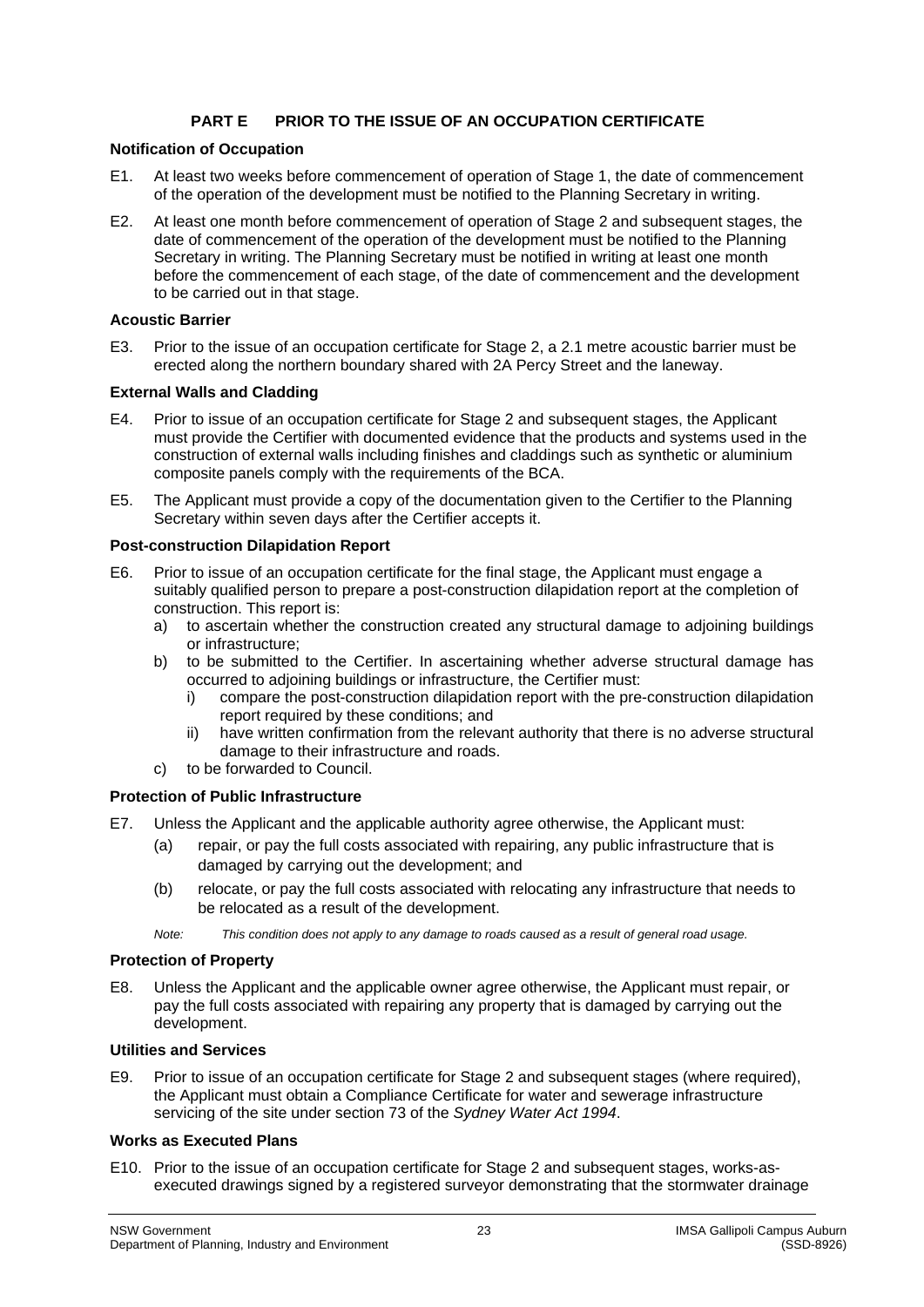and finished ground levels have been constructed as approved, must be submitted to the Certifier.

## **Green Travel Plan**

- <span id="page-23-1"></span>E11. Within four weeks of the issue of an occupation certificate of Stage 1 and prior to the issue of an occupation certificate of Stage 2 and subsequent stages, a Green Travel Plan (GTP), must be submitted to the Planning Secretary to promote the use of active and sustainable transport modes. The plan must:
	- (a) be prepared by a suitably qualified traffic consultant in consultation with Council and Transport for NSW;
	- (b) include objectives and modes share targets (i.e. Site and land use specific, measurable and achievable and timeframes for implementation) to define the direction and purpose of the GTP;
	- (c) include specific tools and actions to help achieve the objectives and mode share targets;
	- (d) include measures to promote and support the implementation of the plan, including financial and human resource requirements, roles and responsibilities for relevant employees involved in the implementation of the GTP; and
	- (e) include details regarding the methodology and monitoring/review program to measure the effectiveness of the objectives and mode share targets of the GTP, including the frequency of monitoring and the requirement for travel surveys to identify travel behaviours of users of the development.

# **Operational Transport and Access Management Plan (OTAMP)**

- <span id="page-23-0"></span>E12. Within four weeks of the issue of an occupation certificate for Stage 1 and prior to the issue of an occupation certificate for Stage 2 and subsequent stages, an OTAMP is to be prepared by a suitably qualified person, in consultation with Council, Transport for NSW and TfNSW(RMS), and submitted to the satisfaction of the Planning Secretary. The OTAMP must address the following:
	- (a) detailed pedestrian analysis including the identification of safe route options to identify the need for management measures such as staggered school start and finish times to ensure students and staff are able to access and leave the Site in a safe and efficient manner during school start and finish;
	- (b) the location of all car parking spaces on the site and their allocation (i.e. staff, visitor, accessible, emergency, etc.);
	- (c) the location and operational management procedures of the drop-off and pick-up parking, including staff management/traffic controller arrangements;
	- (d) the location and operational management procedures for the drop-off and pick-up of students by buses and coaches for excursions and sporting activities, including staff management/traffic controller arrangements;
	- (e) delivery and services vehicle and bus access and management arrangements;
	- (f) management of approved access arrangements;
	- (g) potential traffic impacts on surrounding road networks and mitigation measures to minimise impacts, including measures to mitigate queuing impacts associated with vehicles accessing drop-off and pick-up parking;
	- (h) car parking arrangements and management associated with the proposed use of school facilities by community members; and
	- (i) a monitoring and review program.

## **School Zones**

E13. Prior to occupation by students of Stage 1, all required School Zone signage, speed management signage and associated pavement markings must be installed along surrounding roads, inspected by TfNSW(RMS) and handed over to TfNSW(RMS).

*Note: Any required approvals for altering public road speed limits, design and signage are required to be obtained from the relevant consent authority.*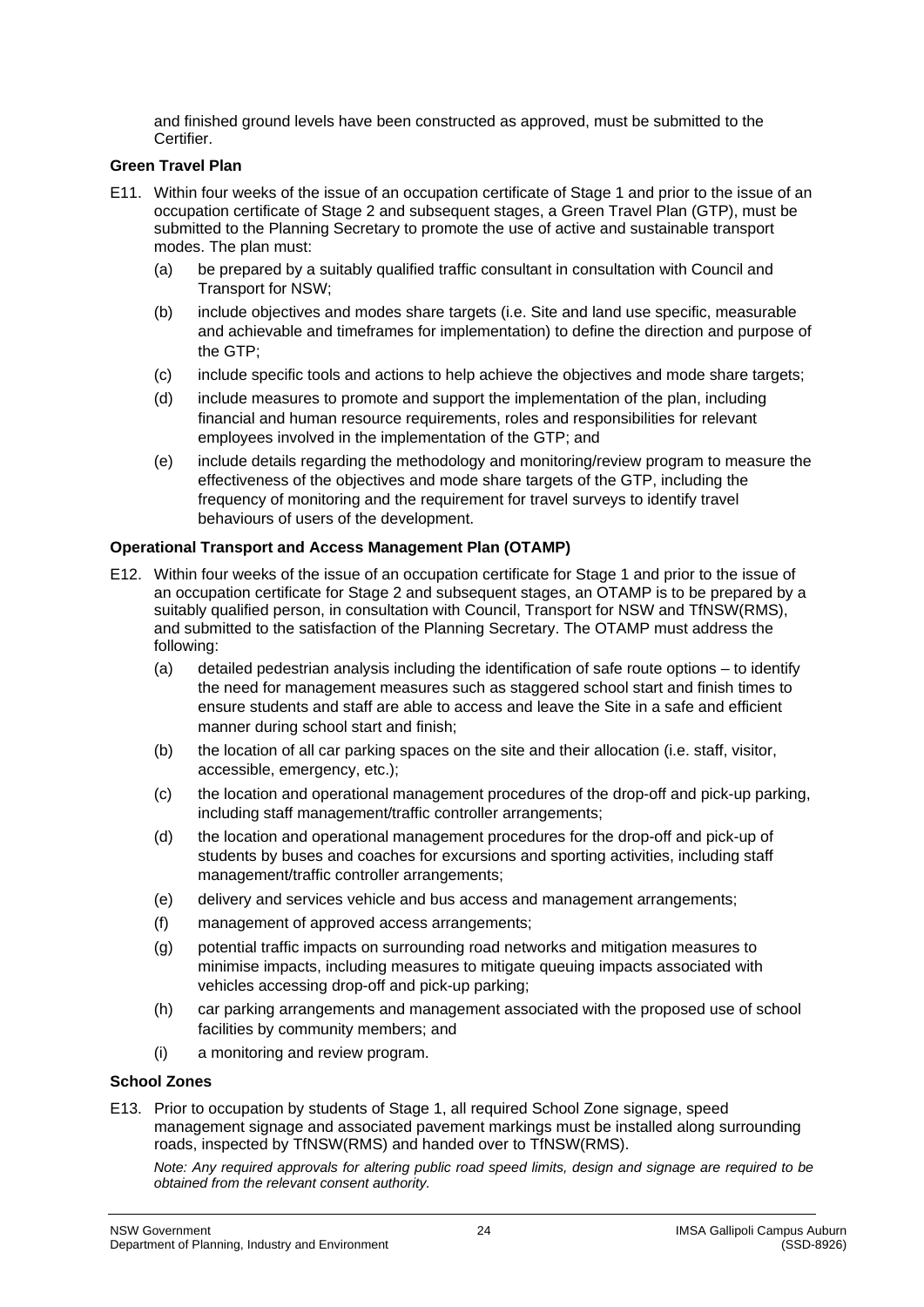E14. The Applicant must maintain records of all dates in relation to installing, altering and removing traffic control devices related to speed.

## **Mechanical Ventilation**

- E15. Prior to issue of an occupation certificate for Stage 2 and subsequent stages, the Applicant must provide evidence to the satisfaction of the Certifier that the installation and performance of the mechanical ventilation systems complies with:
	- (a) *AS 1668.2-2012 The use of air-conditioning in buildings – Mechanical ventilation in buildings* and other relevant codes; and
	- (b) any dispensation granted by Fire and Rescue NSW.

## **Operational Noise – Design of Mechanical Plant and Equipment**

E16. Prior to issue of an occupation certificate for Stage 2 and subsequent stages, the Applicant must submit evidence to the Certifier that the noise mitigation recommendations in the Acoustic Report prepared by SLR dated 12 July 2018 have been incorporated into the design to ensure the development will not exceed the recommended operational noise levels identified in the Environmental Noise Assessment.

## **Parking Arrangements and End-of-Trip Facilities**

- E17. Prior to the issue of an occupation certificate for Stage 1, evidence must be submitted to the Certifier that demonstrates that 14 car parking spaces and 13 bicycle parking spaces have been provided on site for the use of staff, students or visitors.
- E18. Prior to the issue of occupation certificate for Stage 2 and Stage 3A, evidence must be submitted to the Certifier that demonstrates that the operational access and parking arrangements have been constructed in accordance with the details approved under condition [B8](#page-9-0) or [B9](#page-10-0) (as appropriate).

#### **Road Damage**

E19. Prior to issue of an occupation certificate for Stage 2 and subsequent stages, the cost of repairing any damage caused to Council or other Public Authority's assets in the vicinity of the site as a result of construction works associated with the approved development must be met in full by the Applicant.

#### **Fire Safety Certification**

E20. Prior to issue of an occupation certificate for any stage, a Fire Safety Certificate must be obtained for all the Essential Fire or Other Safety Measures forming part of this consent. A copy of the Fire Safety Certificate must be submitted to the relevant authority and Council. The Fire Safety Certificate must be prominently displayed in the building.

# **Structural Inspection Certificate**

- E21. Prior to issue of an occupation certificate of the relevant parts of any new or refurbished buildings, a Structural Inspection Certificate or a Compliance Certificate must be submitted to the satisfaction of the Certifier. A copy of the Certificate with an electronic set of final drawings (contact approval authority for specific electronic format) must be submitted to the approval authority and the Council after:
	- (a) the site has been periodically inspected and the Certifier is satisfied that the structural works is deemed to comply with the final design drawings; and
	- (b) the drawings listed on the Inspection Certificate have been checked with those listed on the final Design Certificate/s.

# **Compliance with Food Code**

E22. Prior to issue of an occupation certificate for any relevant stages, the Applicant is to obtain a certificate from a suitably qualified person, certifying that the kitchen, food storage and food preparation areas have been fitted in accordance with the AS 4674 *Design, construction and fitout of food premises* and provide evidence of receipt of the certificate to the satisfaction of the Certifier.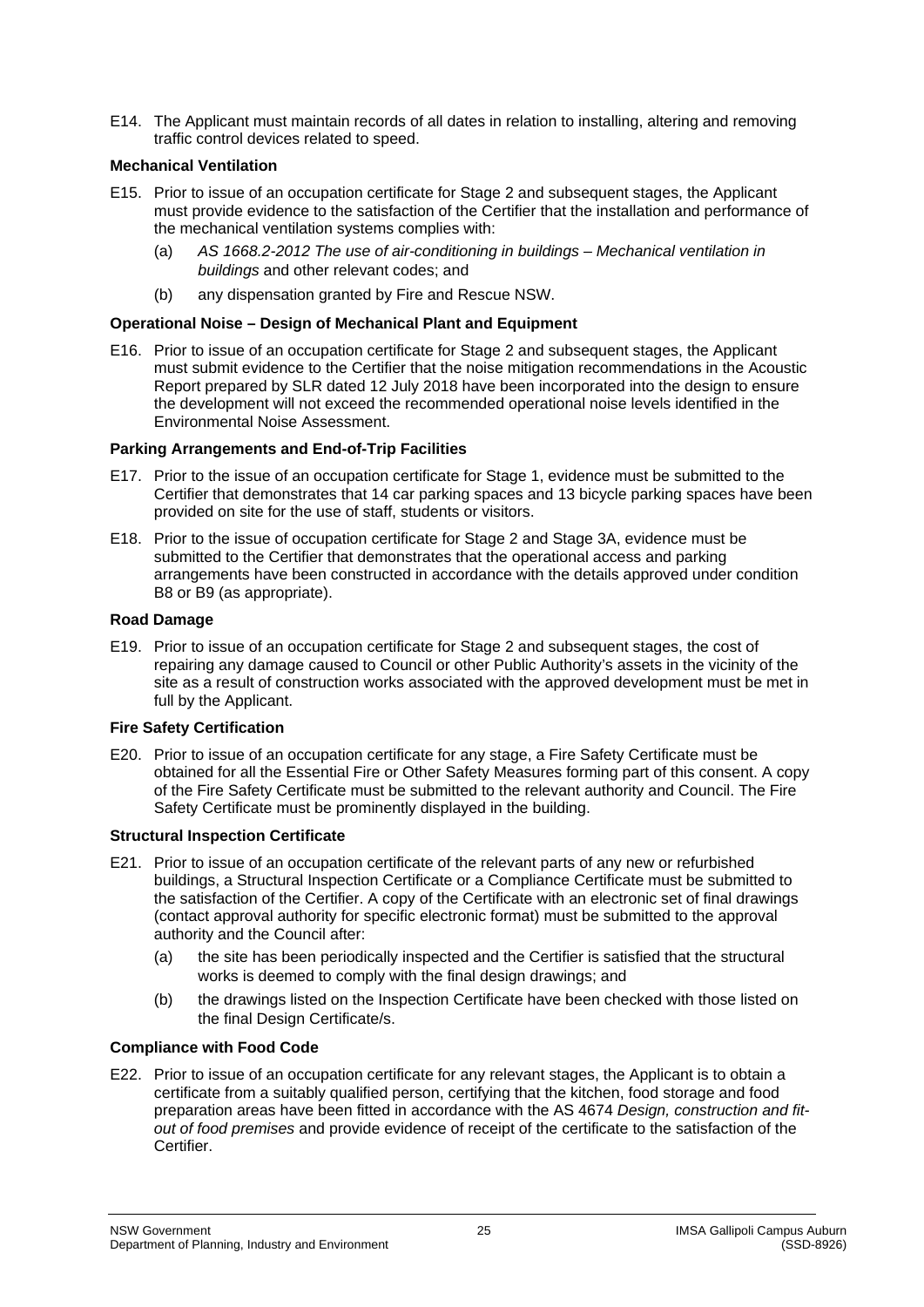## **Stormwater Quality Management Plan**

- E23. Prior to issue of an occupation certificate for Stage 2 and subsequent stages, an Operation and Maintenance Plan (OMP) is to be submitted to the satisfaction of the Certifier along with evidence of compliance with the OMP. The OMP must ensure the proposed stormwater quality measures remain effective and contain the following:
	- (a) maintenance schedule of all stormwater quality treatment devices;
	- (b) record and reporting details;
	- (c) relevant contact information; and
	- (d) Work Health and Safety requirements.

## **Warm Water Systems and Cooling Systems**

E24. The installation of warm water systems and water cooling systems (as defined under the *Public Health Act 2010*) must comply with the *Public Health Act 2010*, Public Health Regulation 2012 and Part 1 (or Part 3 if a Performance-based water cooling system) of *AS/NZS 3666.2:2011 Air handling and water systems of buildings – Microbial control – Operation and maintenance* and the NSW Health Code of Practice for the Control of Legionnaires' Disease.

## **Outdoor Lighting**

- <span id="page-25-0"></span>E25. Prior to issue of an occupation certificate for Stage 2 and subsequent stages, the Applicant must submit evidence from a suitably qualified practitioner to the Certifier that demonstrates that installed lighting associated with the development achieves the objective of minimising light spillage to any adjoining or adjacent sensitive receivers and:
	- (a) complies with the latest version of AS 4282-2019 *Control of the obtrusive effects of outdoor lighting* (Standards Australia, 1997); and
	- (b) has been mounted, screened and directed in such a manner that it does not create a nuisance to surrounding properties or the public road network.

## **Signage**

- E26. Prior to issue of an occupation certificate for Stage 2, way-finding signage and signage identifying the location of staff car parking must be installed.
- E27. Prior to issue of an occupation certificate for Stage 2 and subsequent stages, bicycle wayfinding signage must be installed within the site to direct cyclists from footpaths to designated bicycle parking areas.

#### **Operational Waste Management Plan**

- <span id="page-25-1"></span>E28. Within one month of the issue of an occupation certificate for Stage 1 and prior to the issue of an occupation certificate for subsequent stages, a Waste Management Plan for the relevant stage of development must be submitted to the Certifier. The Waste Management Plan must:
	- (a) detail the type and quantity of waste to be generated during operation of the development;
	- (b) describe the handling, storage and disposal of all waste streams generated on site, consistent with the *Protection of the Environment Operations Act 1997, Protection of the Environment Operations (Waste) Regulation 2014* and the *Waste Classification Guideline* (Department of Environment, Climate Change and Water, 2009);
	- (c) detail the materials to be reused or recycled, either on or off site; and
	- (d) include the Management and Mitigation Measures included in EIS and Response to Submissions.

#### **Site Contamination**

E29. Prior to the issue of an occupation certificate for Stage 2 and each subsequent stage, the Applicant must submit a Site Audit Report and Section A Site Audit Statement for the relevant part of the site prepared by a NSW EPA accredited Site Auditor. The Site Audit Report and Section A Site Audit Statement must verify the relevant part of the site is suitable for use as a school and be provided to the Certifier and a copy be provided to the Planning Secretary.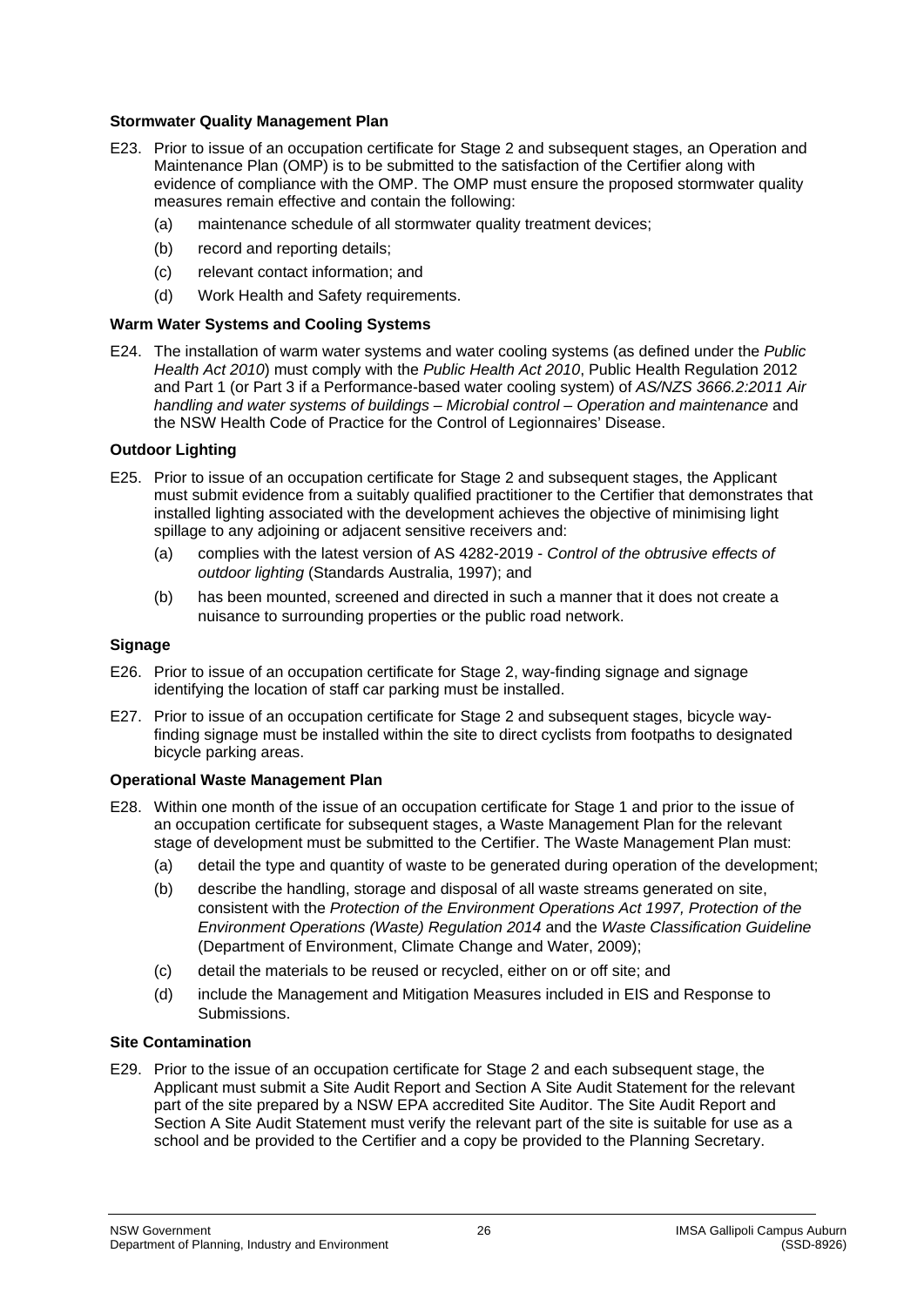# **Landscaping**

- <span id="page-26-0"></span>E30. Prior to the issue of an occupation certificate for Stage 2 and subsequent stages, the Applicant must prepare an Operational Landscape Management Plan to manage the revegetation and landscaping on-site, to the Certifier. The plan must:
	- (a) describe the ongoing monitoring and maintenance measures to manage landscaping; and
	- (b) be consistent with the Applicant's Management and Mitigation Measures set out in the EIS and Response to Submissions;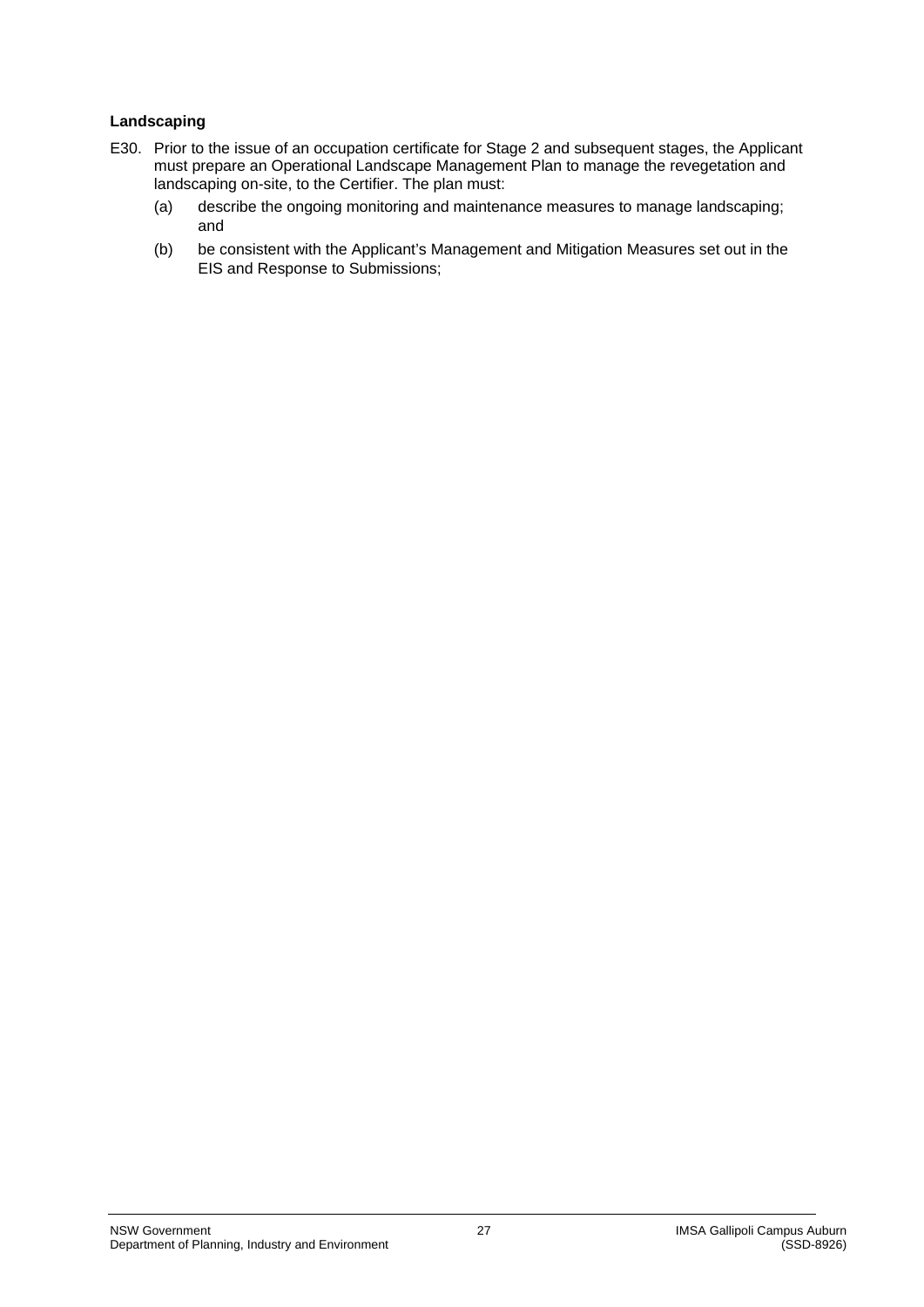# **PART F POST OCCUPATION**

## **Out of Hours Event Management Plan**

- F1. Prior to the commencement of the first out of hours events (school use) run by the school that involve 100 or more people, the Applicant is to prepare an Out of Hours Event Management Plan (School Use) and submit it to the Council and Planning Secretary in consultation with Council. The plan must include the following:
	- (a) the number of attendees, time and duration of events with events not to occur before 8am and after 10pm;
	- (b) arrival and departure times and modes of transport;
	- (c) where relevant, a schedule of all annual events;
	- (d) demonstrate measures to encourage non-vehicular travel to the school and promote and support the use of alternate travel modes (i.e. public transport);
	- (e) measures to minimise localised traffic and parking impacts; and
	- (f) include measures to minimise noise impacts on any sensitive residential receivers, including the preparation of acoustic management plan.
- F2. The Out of Hours Event Management Plan (school use) must be implemented by the Applicant for the duration of the identified events or use.
- F3. Prior to the commencement of out of hours events (community use) run by the external parties that involve 100 or more people, the Applicant is to prepare an Out of Hours Event Management Plan (Community Use) in consultation with Council and submit it to the Council and Planning Secretary. The plan must include the following:
	- (a) the number of attendees, time and duration with events not to occur before 8am and after 10pm;
	- (b) arrival and departure times and modes of transport;
	- (c) where relevant, a schedule of all annual events;
	- (d) demonstrate measures to encourage non-vehicular travel to the school and promote and support the use of alternate travel modes (i.e. public transport);
	- (e) measures to minimise localised traffic and parking impacts; and
	- (f) include measures to minimise noise impacts on any sensitive residential receivers, including the preparation of acoustic management plan.
- F4. The Out of Hours Event Management Plan (community use) must be implemented by the Applicant for the duration of the identified community event or use.

# **Operation of Plant and Equipment**

F5. All plant and equipment used on site must be maintained in a proper and efficient condition operated in a proper and efficient manner.

#### **Sign Illumination**

F6. Any sign that is to be illuminated in accordance with the approved plans must not be illuminated between the hours of 10pm and 6am seven days a week.

#### **Warm Water Systems and Cooling Systems**

F7. The operation and maintenance of warm water systems and water cooling systems (as defined under the Public Health Act 2010) must comply with the Public Health Act 2010, Public Health Regulation 2012 and Part 2 (or Part 3 if a Performance-based water cooling system) of AS/NZS 3666.2:2011 Air handling and water systems of buildings – Microbial control – Operation and maintenance and the NSW Health Code of Practice for the Control of Legionnaires' Disease.

#### **Community Communication Strategy**

F8. The Community Communication Strategy, as approved by the Planning Secretary, must be implemented for a minimum of 12 months following the completion of construction.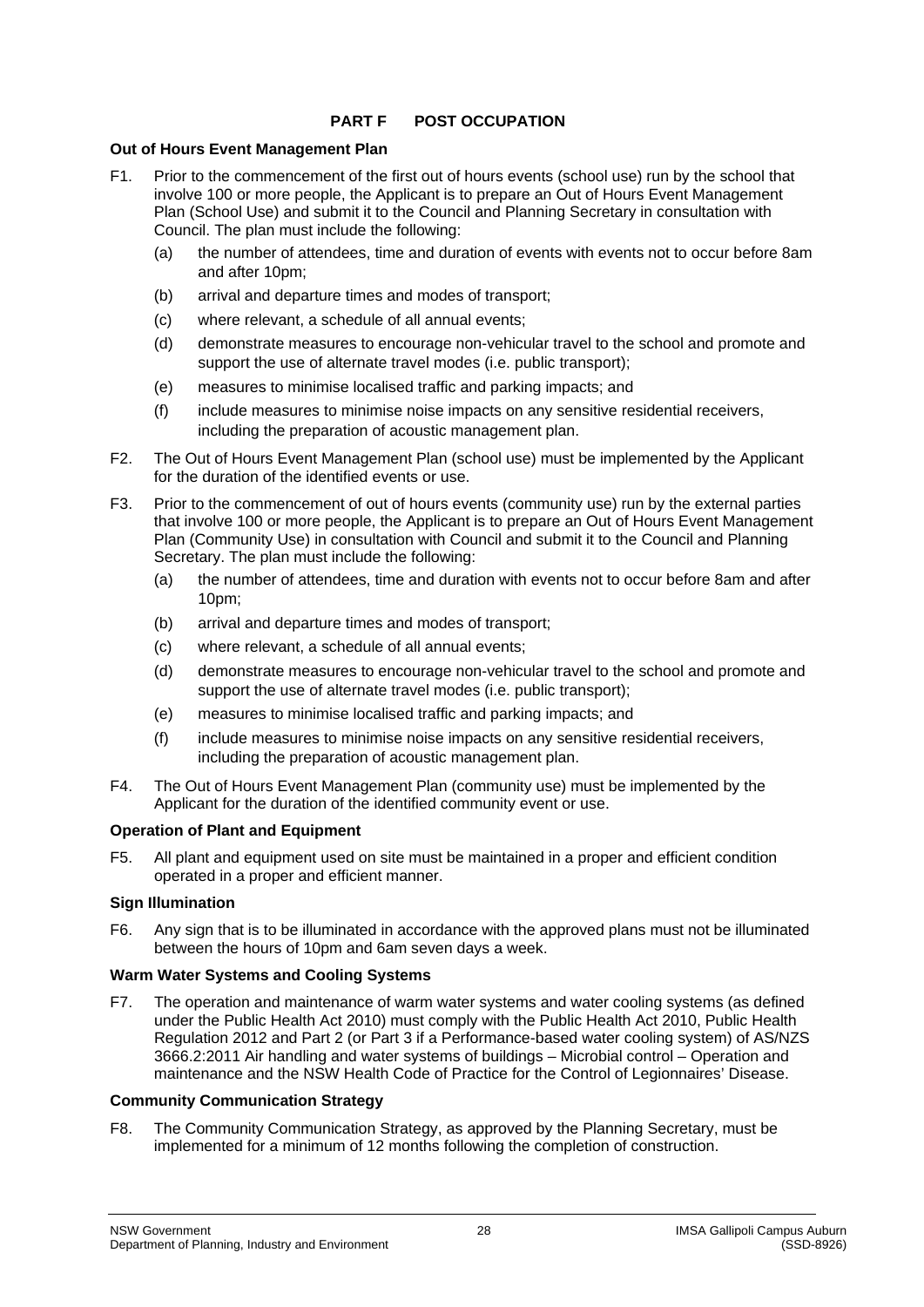## **Operational Transport and Access Management Plan (OTAMP)**

F9. The OTAMP(s) approved under condition [E12](#page-23-0) (as revised from time to time) must be implemented by the Applicant for the life of the development.

## **Operational Noise Limits**

- F10. The Applicant must ensure that noise generated by operation of the development does not exceed the noise limits in Acoustic Report prepared by SLR dated 12 July 2018.
- F11. The Applicant must undertake short term noise monitoring in accordance with the *Noise Policy for Industry* where valid data is collected following the commencement of use of each stage of the development. The monitoring program must be carried out by an appropriately qualified person and a monitoring report must be submitted to the Planning Secretary within two months of commencement use of each stage of the development to verify that operational noise levels do not exceed the recommended noise levels for mechanical plant identified in Acoustic Report prepared by SLR dated 12 July 2018. Should the noise monitoring program identify any exceedance of the recommended noise levels referred to above, the Applicant is required to implement appropriate noise attenuation measures so that operational noise levels do not exceed the recommended noise levels or provide attenuation measures at the affected noise sensitive receivers.

#### **Unobstructed Driveways and Parking Areas**

F12. All driveways, footways and parking areas must be unobstructed at all times. Driveways, footways and car spaces must not be used for the manufacture, storage or display of goods, materials, refuse, skips or any other equipment and must be used solely for vehicular and/or pedestrian access and for the parking of vehicles associated with the use of the premises.

#### **Green Travel Plan**

F13. The Green Travel Plan required by condition [E11](#page-23-1) of this consent must be updated annually and implemented unless otherwise agreed by the Planning Secretary.

## **Ecologically Sustainable Development**

F14. Unless otherwise agreed by the Planning Secretary, within six months of the issue of an occupation certificate for the final stage, Green Star certification must be obtained demonstrating the development achieves a minimum 4 star Green Star Design & As Built rating. If required to be obtained, evidence of the certification must be provided to the Certifier and the Planning Secretary. If an alternative certification process has been agreed to by the Planning Secretary under condition [B6,](#page-9-1) evidence of compliance of implementation must be provided to the Planning Secretary and Certifier.

## **Outdoor Lighting**

F15. Notwithstanding condition [E25,](#page-25-0) should outdoor lighting result in any residual impacts on the amenity of surrounding sensitive receivers, the Applicant must provide mitigation measures in consultation with affected landowners to reduce the impacts to an acceptable level.

#### **Landscaping**

F16. The Applicant must maintain the landscaping and vegetation on the site in accordance with the approved Landscape Management Plan required by condition [E30](#page-26-0) for the duration of occupation of the development.

#### **Operational Waste Management Plan**

<span id="page-28-0"></span>F17. The latest Operational Waste Management Plan approved under condition [E28](#page-25-1) (as revised from time to time) must be implemented by the Applicant for the life of the development.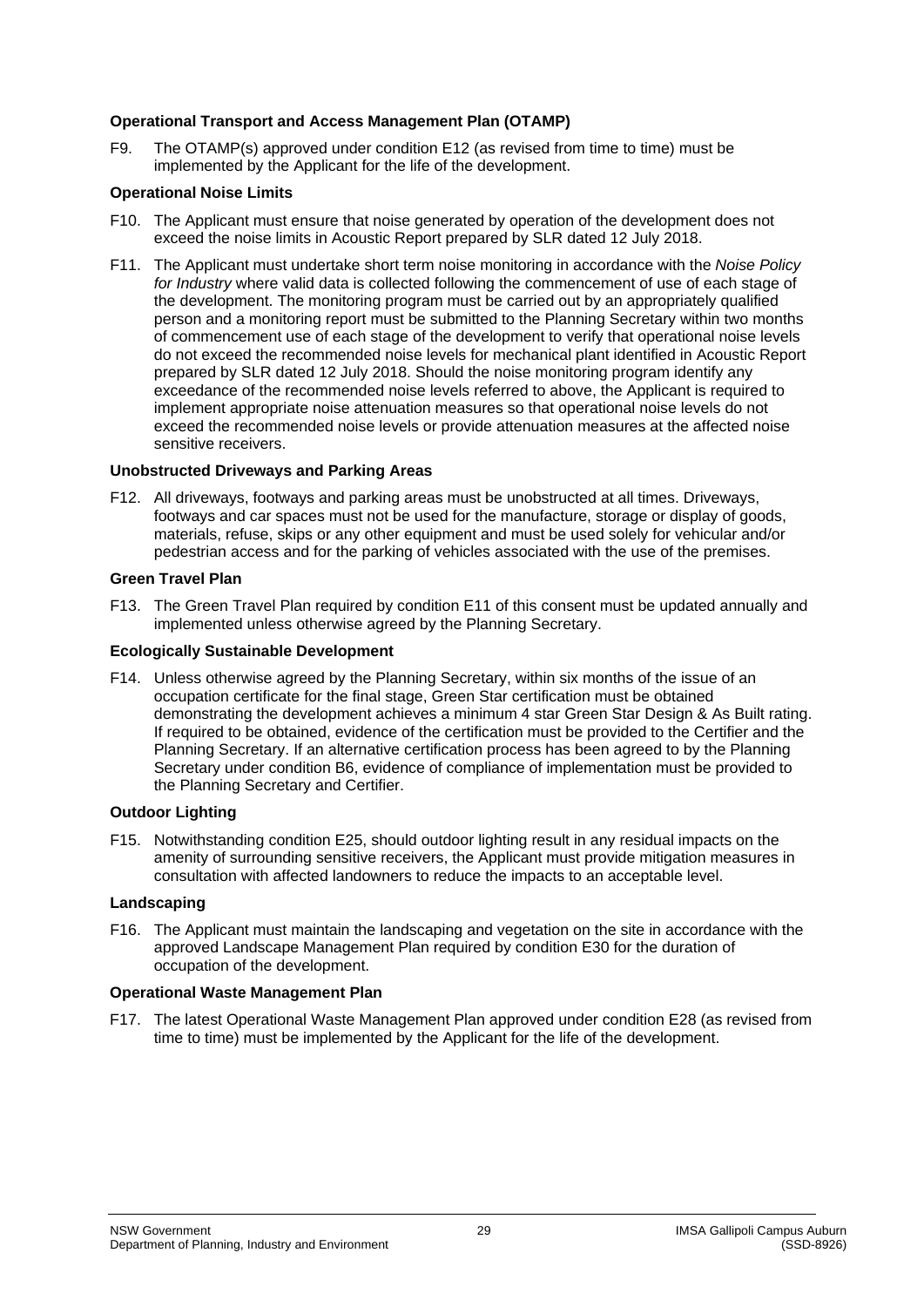## **APPENDIX 1 ADVISORY NOTES**

#### **General**

AN1. All licences, permits, approvals and consents as required by law must be obtained and maintained as required for the development. No condition of this consent removes any obligation to obtain, renew or comply with such licences, permits, approvals and consents.

#### **Long Service Levy**

AN2. For work costing \$25,000 or more, a Long Service Levy must be paid. For further information please contact the Long Service Payments Corporation Helpline on 131 441.

#### **Legal Notices**

AN3. Any advice or notice to the consent authority must be served on the Planning Secretary.

#### **Access for People with Disabilities**

- AN4. The works that are the subject of this application must be designed and constructed to provide access and facilities for people with a disability in accordance with the BCA. Prior to the commencement of construction, the Certifier must ensure that evidence of compliance with this condition from an appropriately qualified person is provided and that the requirements are referenced on any certified plans.
- AN5. Water, electricity and gas are to comply with sections 4.1.3 and 4.2.7 of Planning for Bush Fire Protection 2006.

#### **Utilities and Services**

- AN6. Prior to the construction of any utility works associated with the development, the Applicant must obtain relevant approvals from service providers.
- AN7. Prior to the commencement of above ground works written advice must be obtained from the electricity supply authority, an approved telecommunications carrier and an approved gas carrier (where relevant) stating that satisfactory arrangements have been made to ensure provisions of adequate services.

#### **Road Design and Traffic Facilities**

AN8. All roads and traffic facilities must be designed to meet the requirements of Council or TfNSW(RMS) (whichever is applicable). The necessary permits and approvals from the relevant road authority must be obtained prior to the commencement of road or pavement construction works.

#### **Road Occupancy Licence**

AN9. A Road Occupancy Licence must be obtained from the relevant road authority for any works that impact on traffic flows during construction activities.

#### **SafeWork Requirements**

AN10.To protect the safety of work personnel and the public, the work site must be adequately secured to prevent access by unauthorised personnel, and work must be conducted at all times in accordance with relevant SafeWork requirements.

#### **Hoarding Requirements**

AN11.The Applicant must submit a hoarding application to Council for the installation of any hoardings over Council footways or road reserve.

#### **Handling of Asbestos**

AN12.The Applicant must consult with SafeWork NSW concerning the handling of any asbestos waste that may be encountered during construction. The requirements of the Protection of the Environment Operations (Waste) Regulation 2014 with particular reference to Part 7 – 'Transportation and management of asbestos waste' must also be complied with.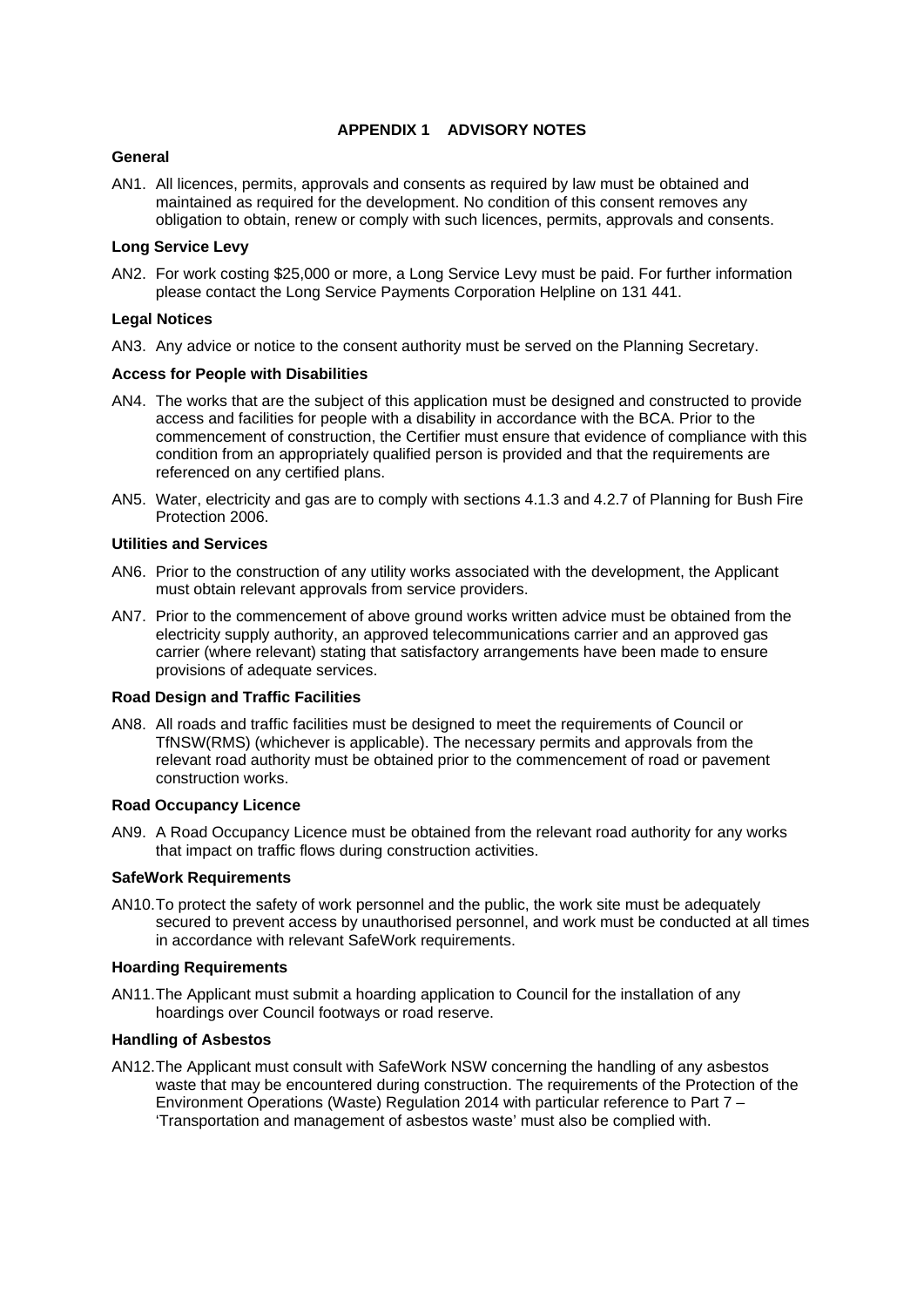## **Speed limit authorisation**

- AN13.At least eight weeks prior to the commencement of operation, the Applicant must submit the following details to TfNSW(RMS) and obtain authorisation to install School Zone signs and associated pavement markings, and / or removal / relocation of any existing Speed Limit signs:
	- (a) a copy of the conditions of consent;
	- (b) the proposed school commencement/opening date;
	- (c) two sets of detailed design plans showing the following:
		- (i) accurate Site boundaries;
		- (ii) details of all road reserves, adjacent to the Site boundaries;
		- (iii) all proposed access points from the Site to the public road network and any additional conditions imposed/proposed on their use;
		- (iv) all existing and proposed pedestrian crossing facilities on the adjacent road network;
		- (v) all existing and proposed traffic control devices and pavement markings on the adjacent road network (including School Zone signs and pavement markings); and
		- (vi) all existing and proposed street furniture and street trees.

## **Fire Safety Certificate**

AN14.The owner must submit to Council an Annual Fire Safety Statement, each 12 months after the final Safety Certificate is issued. The certificate must be on, or to the effect of, Council's Fire Safety Statement.